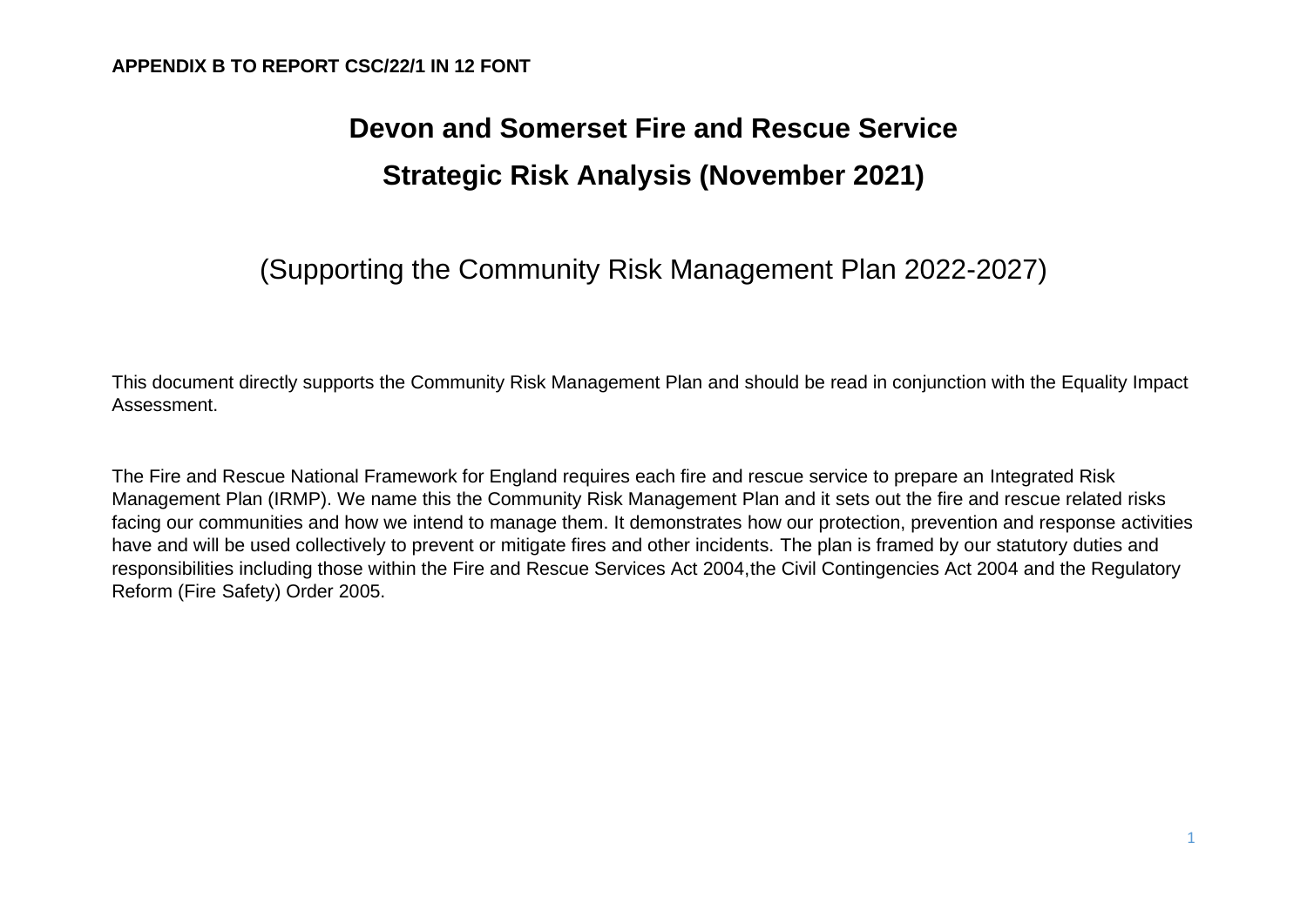## **Planning process**

The Community Risk Management Plan planning process enables each service to assess foreseeable fire and rescue related risks in their service area and to decide how to use resources in the most effective way to save lives, improve public safety and reduce emergency incidents. The planning is a continuous process with three main stages.

#### **Stage 1** – **identifying and assessing risk**

To understand what risk looks like in Devon and Somerset we have reviewed data from partners locally and nationally, we have considered incidents that we have attended and forecasted future trends. We have also asked people across Devon and Somerset about risks in their area, who they think is most at risk and what, if anything, they feel anxious about. This has helped us to better understand priorities and perceptions of risk and, where relevant, we highlight this feedback throughout the plan.

#### **Stage 2** - **managing and reducing risk**

We have assessed our current arrangements for managing each risk. We have also considered how we can work together with our communities and partners to continue to reduce the fire and rescue related risks over the next five years to keep everyone as safe as possible. We organise our work under three interrelated activities.

- **Prevention** preventing fires and other emergencies from happening in the first place.
- **Protection** the Service has a statutory duty to ensure that a range of buildings, other than private homes, comply with fire safety regulations.
- **Response** responding to and dealing with fires and other emergencies promptly, safely and effectively.

#### **Stage 3** - **measuring performance and evaluating our impact**

We will monitor the impact of our activities so that we understand the most effective and efficient ways to manage the risks in our Service area. We will regularly report our performance so that our staff and those who live or visit our area can see how we are doing.

Performance measures help us understand how individual and collective efforts contribute to achieving our objectives, and how we might need to alter our activities.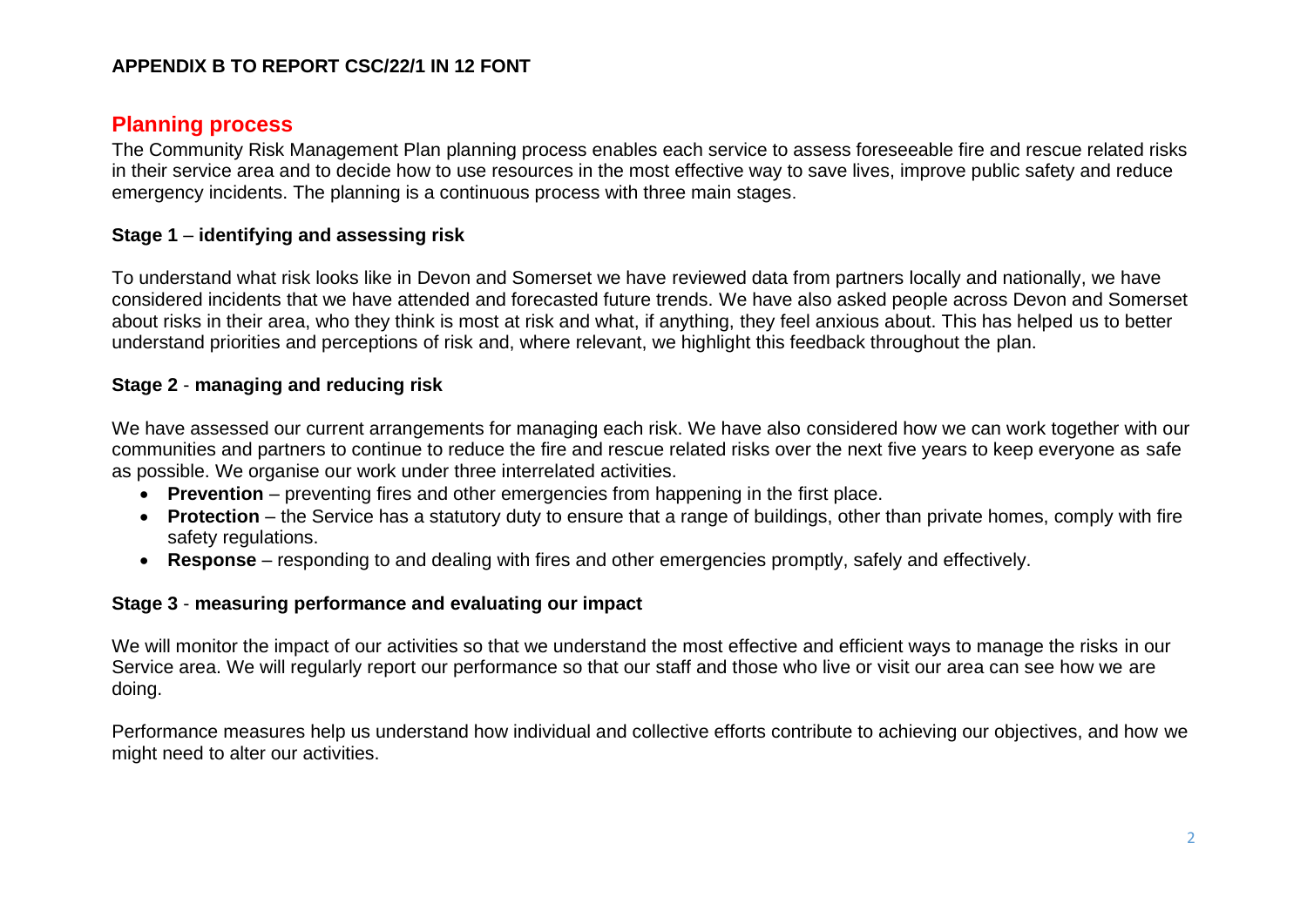## **Identification of risks**

## **What are the risks?**

The table below gives a summary of the risks we have identified. On the following pages we explain these risks and how we are managing them.

| Core operational activities and statutory duties |                                                                               |
|--------------------------------------------------|-------------------------------------------------------------------------------|
| <b>Risk category</b>                             | <b>Identified risks</b>                                                       |
| <b>Fires</b>                                     | Dwelling fires                                                                |
|                                                  | High-rise buildings                                                           |
|                                                  | Large commercial, industrial and agricultural fires                           |
|                                                  | Hospitals and residential care homes                                          |
|                                                  | Hotels and guest houses                                                       |
|                                                  | Heritage property fires                                                       |
|                                                  | Secondary fires                                                               |
|                                                  | Fires on-board vessels                                                        |
|                                                  | False alarms                                                                  |
| Transport                                        | Road traffic collisions                                                       |
| <b>Hazardous materials</b>                       | Hazardous materials sites and incidents                                       |
|                                                  | (including responding to collapsed structures, and bomb or terrorist attacks) |
| National risks                                   | Major emergencies                                                             |
|                                                  | Resilience and business continuity                                            |
| <b>Other operational activities</b>              |                                                                               |
| Specialist rescues                               | Rescues from height and confined space                                        |
|                                                  | Rescues from water                                                            |
|                                                  | Animal rescues                                                                |
| Environment and climate change                   | Severe weather events including flooding response and water rescue            |
| Health and wellbeing                             | Medical response and health-related incidents                                 |
|                                                  |                                                                               |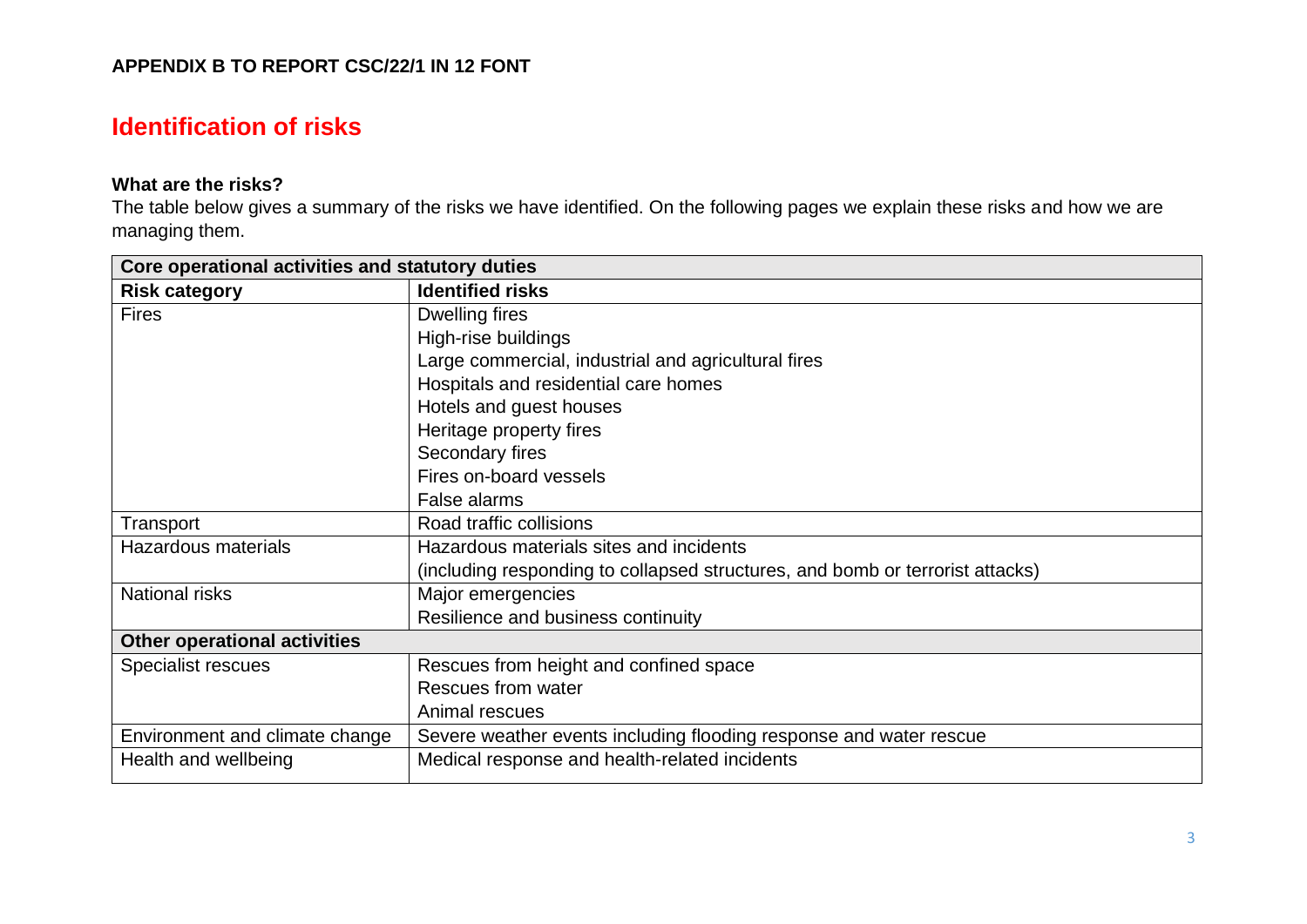## **Identified risks and how we plan to reduce them Fires**

**Dwelling fires**

#### **Why is it a risk?**

Most fire-related deaths and injuries occur when there is a fire in a home, so we need to make sure that we are working effectively to reduce the number of fires and limit their severity when they do happen.

#### **Incident statistics**

During the five-year period from April 2015 to March 2020<sup>1</sup>, there were 1,108 fire-related deaths<sup>2</sup> in dwellings in England, including 31 in our Service area. This equates to 3.6 deaths per million residents within our Service area compared to the average within England of 4.0 deaths per million residents.

There were 11,617 serious injuries<sup>3</sup> in dwelling fires in England, including 402 in our Service area. While there has been a very slight downward trend in the number of dwelling fire injuries nationally, there has been a slight upward trend in our Service area. This equates to 46.2 serious injuries per million residents within our Service area compared to the England average of 41.8 serious injuries per million residents.

Between April 2015 and March 2020 there were 150,645 dwelling fires in England including 4,893 in our Service area. There has been a downward trend both nationally and in our Service area, with our forecast<sup>4</sup> indicating that this is set to continue.

<sup>&</sup>lt;sup>1</sup> Pre-Covid-19.

 $^{2}$  A fire death is reported when the cause of death is suspected or confirmed to be a direct result of the fire. Figures may be subject to change if a coroner rules that a death that was suspected to be fire-related was caused by something other than fire.

 $3$  A serious injury includes any non-fatal victim that attended hospital in an ambulance because of the incident, the injury may not be as a direct result of the fire.

<sup>&</sup>lt;sup>4</sup> Based on data submitted to the Home Office Incident Recording System April 2010 to March 2021 (pre-Covid-19). Note that there is a 95% confidence interval associated with the forecast.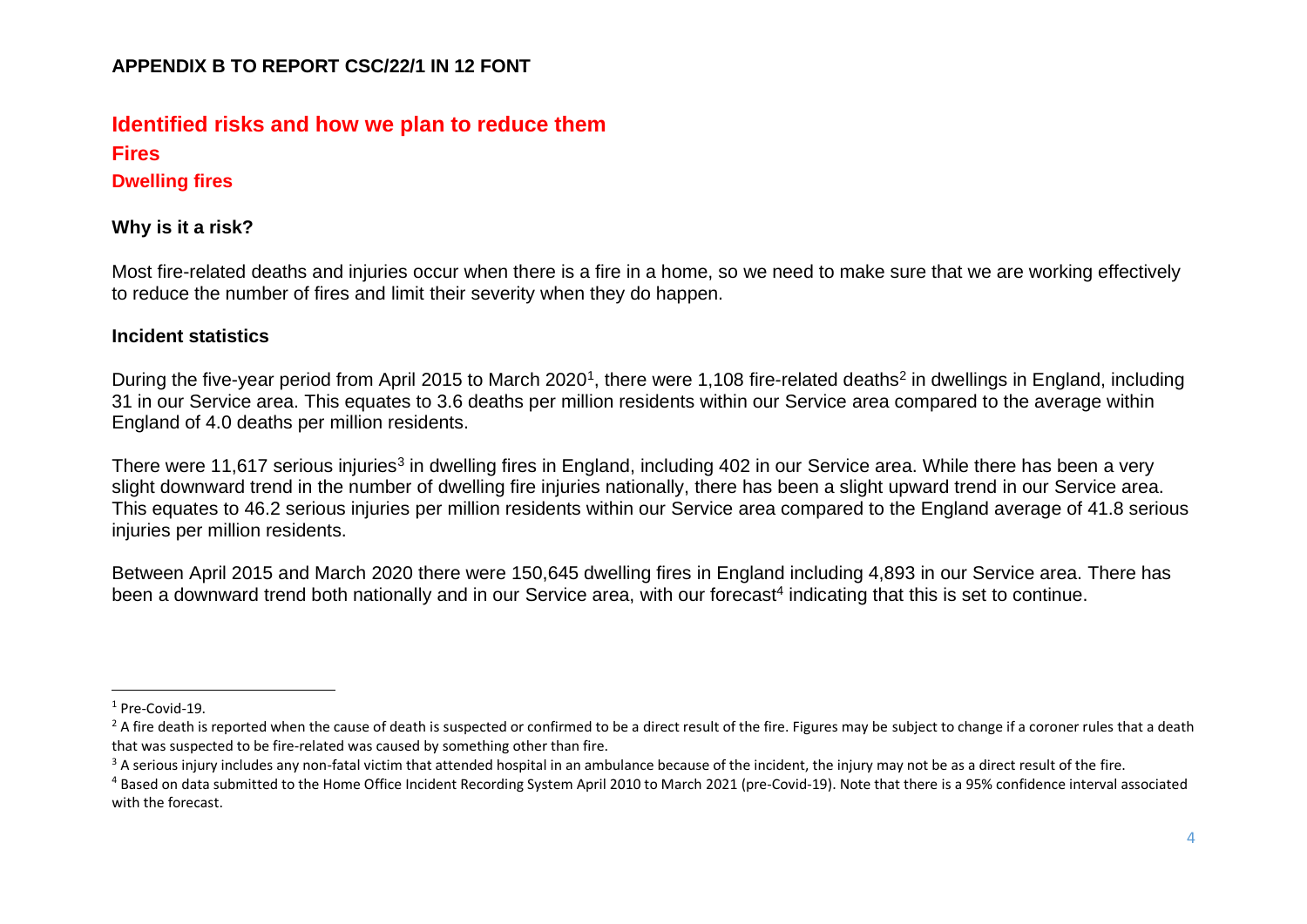

Number of dwelling fires attended, including forecast to 2026/27 Pre-Covid-19 forecast based on 11-year period from April 2009 to March 2020

Dwelling fires (- - - forecast)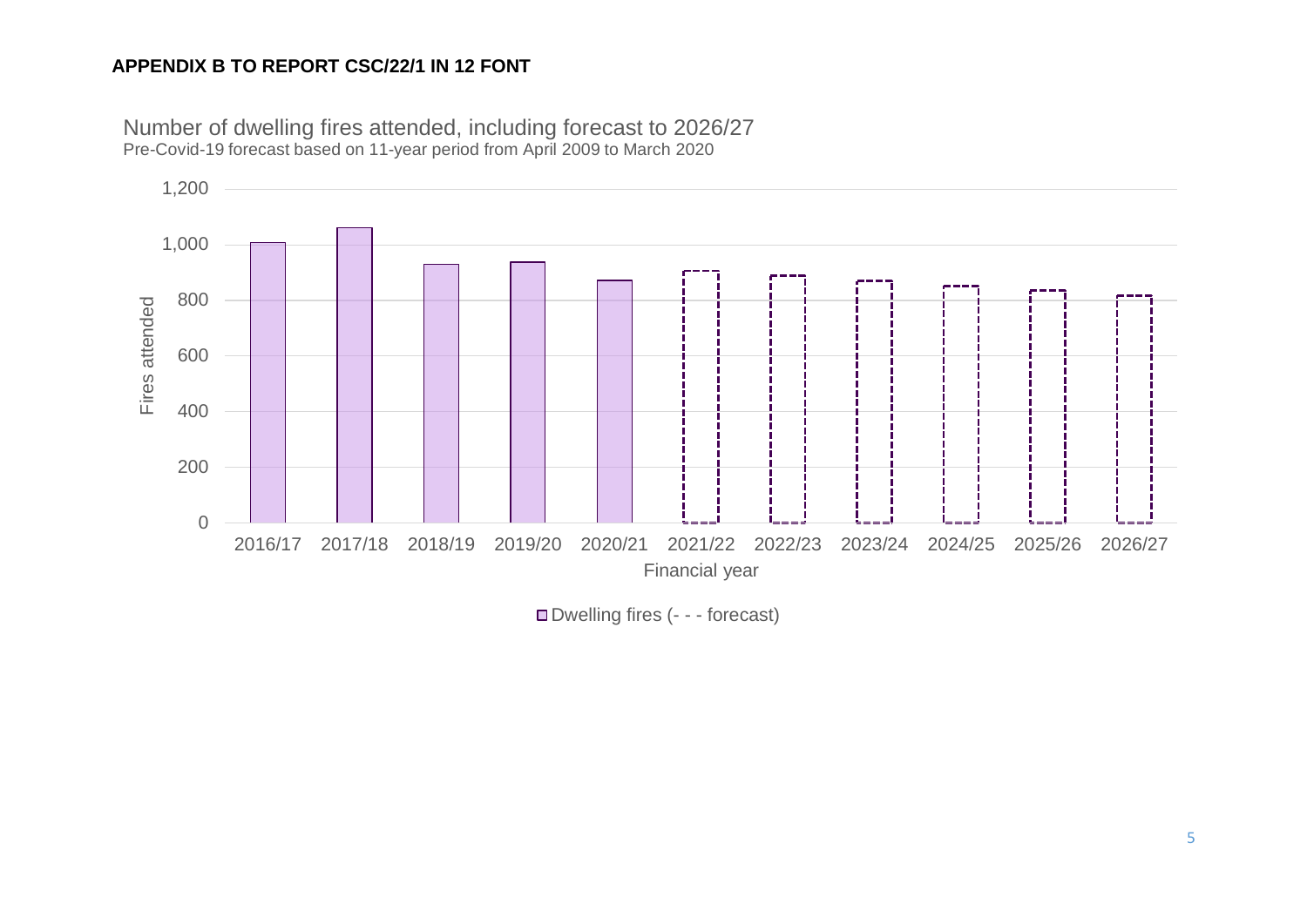#### **Who or what is at risk?**

Evidence from national and local studies<sup>5</sup> suggests that, while the overall risk of fire in the home is low, some people are at greater risk from fire than others. Common lifestyle, health and behavioural risk factors identified as being influential include:

- living alone (over half of the people that die in dwelling fires in our area live alone)
- challenges such as limiting long-term illness, mental health difficulties or mobility issues
- misuse of alcohol or drugs (both prescription and illicit)
- smoking
- poor housekeeping, such as hoarding
- not having a working smoke alarm (people that do not have a working smoke alarm are around eight times more likely to die in a dwelling fire<sup>6</sup>).

We know that the factors above are often more prevalent in certain groups, for example:

- older people are more likely to experience health and mobility issues<sup>7</sup>
- $\bullet$  people living in rented properties<sup>8</sup>
- people living in areas with high levels of deprivation, including those with high levels of unemployment, crime and poor educational attainment<sup>9</sup>.

<sup>5</sup> [dsfire.gov.uk/sites/default/files/2021-08/Themes%20in%20accidental%20fire%20deaths%202013-2017.pdf](https://beta.dsfire.gov.uk/sites/default/files/2021-08/Themes%20in%20accidental%20fire%20deaths%202013-2017.pdf)

<sup>6</sup> [gov.uk/government/statistics/detailed-analysis-of-fires-attended-by-fire-and-rescue-services-england-april-2020-to-march-2021/detailed-analysis-of-fires-attended-by](https://www.gov.uk/government/statistics/detailed-analysis-of-fires-attended-by-fire-and-rescue-services-england-april-2020-to-march-2021/detailed-analysis-of-fires-attended-by-fire-and-rescue-services-england-april-2020-to-march-2021)[fire-and-rescue-services-england-april-2020-to-march-2021](https://www.gov.uk/government/statistics/detailed-analysis-of-fires-attended-by-fire-and-rescue-services-england-april-2020-to-march-2021/detailed-analysis-of-fires-attended-by-fire-and-rescue-services-england-april-2020-to-march-2021)

<sup>&</sup>lt;sup>7</sup> South West fatal fire review.

<sup>8</sup> Our data and Experian Mosaic.

<sup>&</sup>lt;sup>9</sup> Our data and ONS Indices of Multiple Deprivation.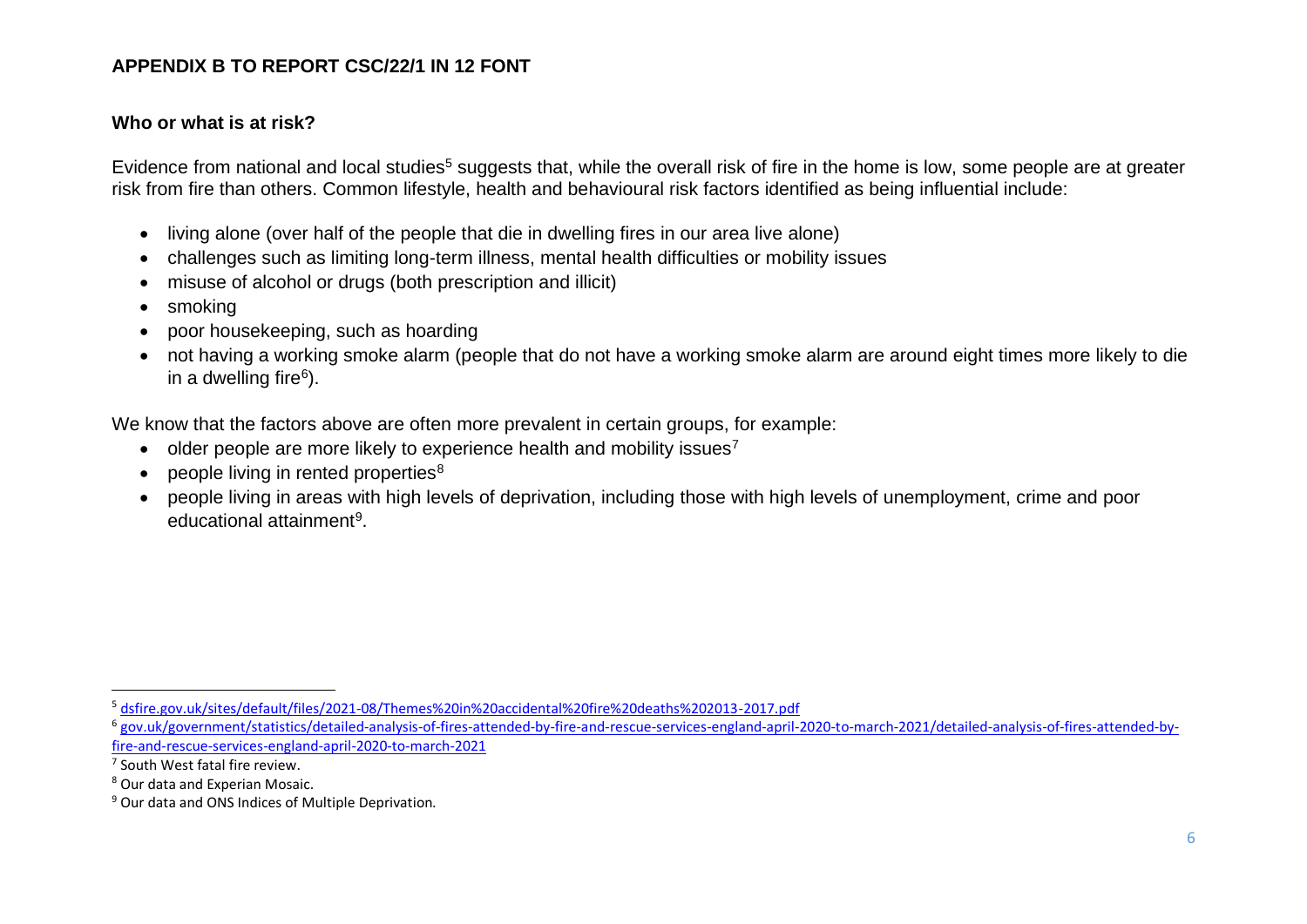## **High-rise building fires**

#### **Why is it a risk?**

Seventy-two people died after a fire engulfed Grenfell Tower, a west London residential high-rise building. More than 200 firefighters and 40 fire engines responded to the fire and 151 homes were destroyed in the building and the surrounding area.

The fire has impacted nationally on fire services' prevention, protection and emergency response arrangements, and will continue to do so as lessons are learnt, and recommendations from both the public inquiry and Independent Review of Building Regulations are implemented.

The immediate aftermath of the fire saw a multi-agency response to both reassure residents and assess the fire safety of these buildings, based on national government guidance.

High-rise buildings present a higher risk due to their construction and lengthy escape routes. <sup>10</sup>This makes it harder to evacuate the building and can increase the complexity of fighting the fire.

#### **Incident statistics**

National data on high-rise fires is not readily available. During the five-year period from April 2015 to March 2020, there has been a slight downward trend in the number of fires in purpose-built flats<sup>11</sup> over four storeys high<sup>12</sup>, and this has been reflected in our Service area. Our forecast suggests that this trend is likely to continue.

In our Service area there was a distinct drop in the number of high-rise fires during 2018/19 and 2019/20. It is likely that this is related to heightened awareness following the Grenfell Tower fire and the targeted intervention work that we undertook. As numbers appear to have increased to previous levels during 2020/21, our forecasting has excluded 2018/19 and 2019/20 as they appear to be exceptions.

 $10A$  high-rise building is defined as a building of more than 18 metres.

<sup>&</sup>lt;sup>11</sup> [FIRE0205: Primary fires, fatalities and non-fatal casualties in dwellings attended by fire and rescue services in England, by dwelling type and fire and rescue service.](https://assets.publishing.service.gov.uk/government/uploads/system/uploads/attachment_data/file/1009813/fire-statistics-data-tables-fire0205-120821.xlsx)

<sup>&</sup>lt;sup>12</sup> Based on IRS dwelling types: purpose built high-rise (10+) flats/maisonettes, purpose built medium rise (4-9) flats/maisonettes.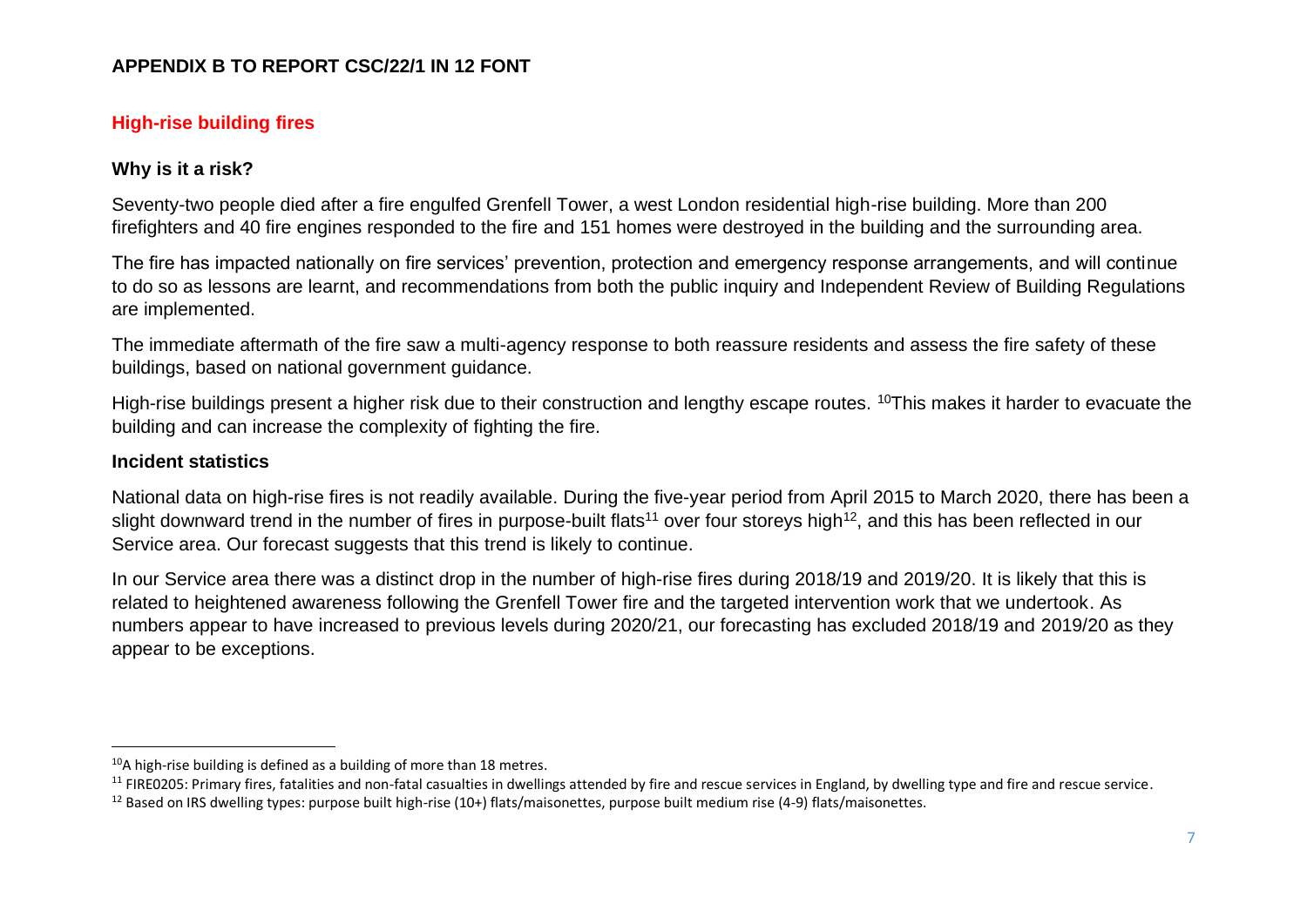Over the past five years there have been 328 casualties<sup>13</sup> in purpose-built flats over four storeys in England. Of the 34 casualties in our Service area, there was one fatality and 14 people required hospital treatment.

Number of primary fires attended in purpose-built flats of four or more storeys, including forecast to 2026/27

Pre-Covid-19 forecast based on eight-year period from April 2010 to March 2018



Fires ( - - - forecast)

#### **Who or what is at risk?**

There are around 160 high-rise buildings across our Service area with the majority located in the urban areas of Plymouth, Exeter and Torbay and other larger towns.

<sup>&</sup>lt;sup>13</sup> Includes fatalities and injuries of any severity level.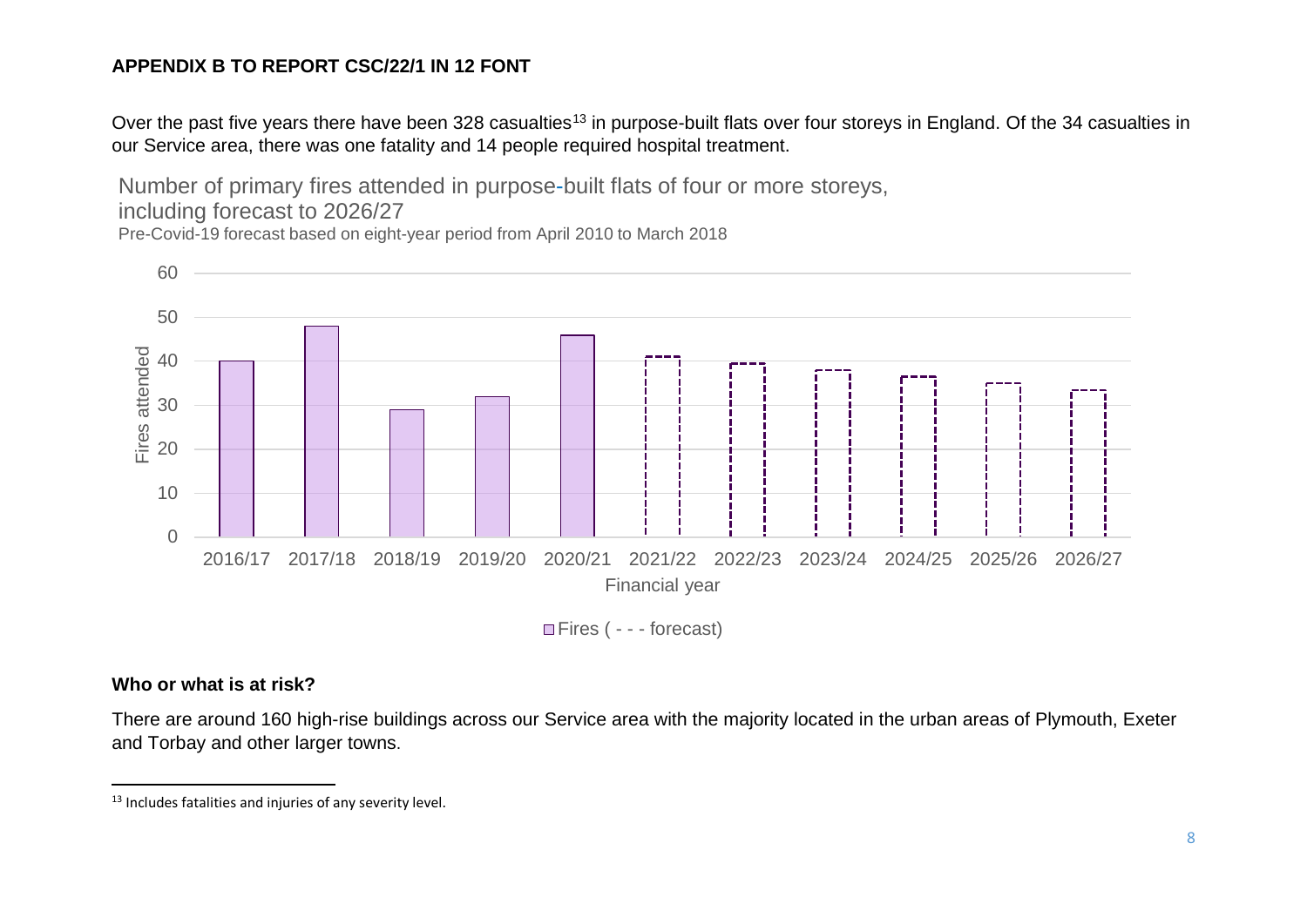#### **Large commercial, industrial and agricultural fires**

#### **Why is it a risk?**

Business insolvency is at record levels across the UK. In 2019, 5,625 businesses closed in our Service area (9.2% of all enterprises)<sup>14</sup>. The impact of Covid-19 means that there is potential for arson and commercial fraud to increase<sup>14</sup>. The Association of British Insurers estimates that 29% of all commercial fire claims in the UK can be considered as 'deliberate'.

Diversification in agriculture with more solar farms, battery storage and conversion of farm outbuildings into accommodation or light industrial units changes the risk of fire in rural locations.

#### **Incident statistics**

These incidents often require a significant amount of operational resource over a long period of time, on average lasting around five hours and requiring six fire engines.

During the five-year period from April 2015 to March 2020, there were 13,153 fires in premises of this type<sup>15</sup> in England, 618 of them in our Service area. Both nationally and in our Service area, around 14% of these incidents were recorded as being started deliberately.

During the same period, one death and 11 serious injuries were reported within our Service area. National statistics for the number of deaths at these type of premises is not readily available.

Our forecast indicates that incident levels are likely to continue in a downward trend over the coming years.

<sup>14</sup> Office for National Statistics business demography data.

<sup>&</sup>lt;sup>15</sup> [assets.publishing.service.gov.uk/government/uploads/system/uploads/attachment\\_data/file/1021262/fire-statistics-data-tables-fire0304-300921.xlsx](http://www.assets.publishing.service.gov.uk/government/uploads/system/uploads/attachment_data/file/1021262/fire-statistics-data-tables-fire0304-300921.xlsx) based on Industrial and Agricultural categories (definition within publication).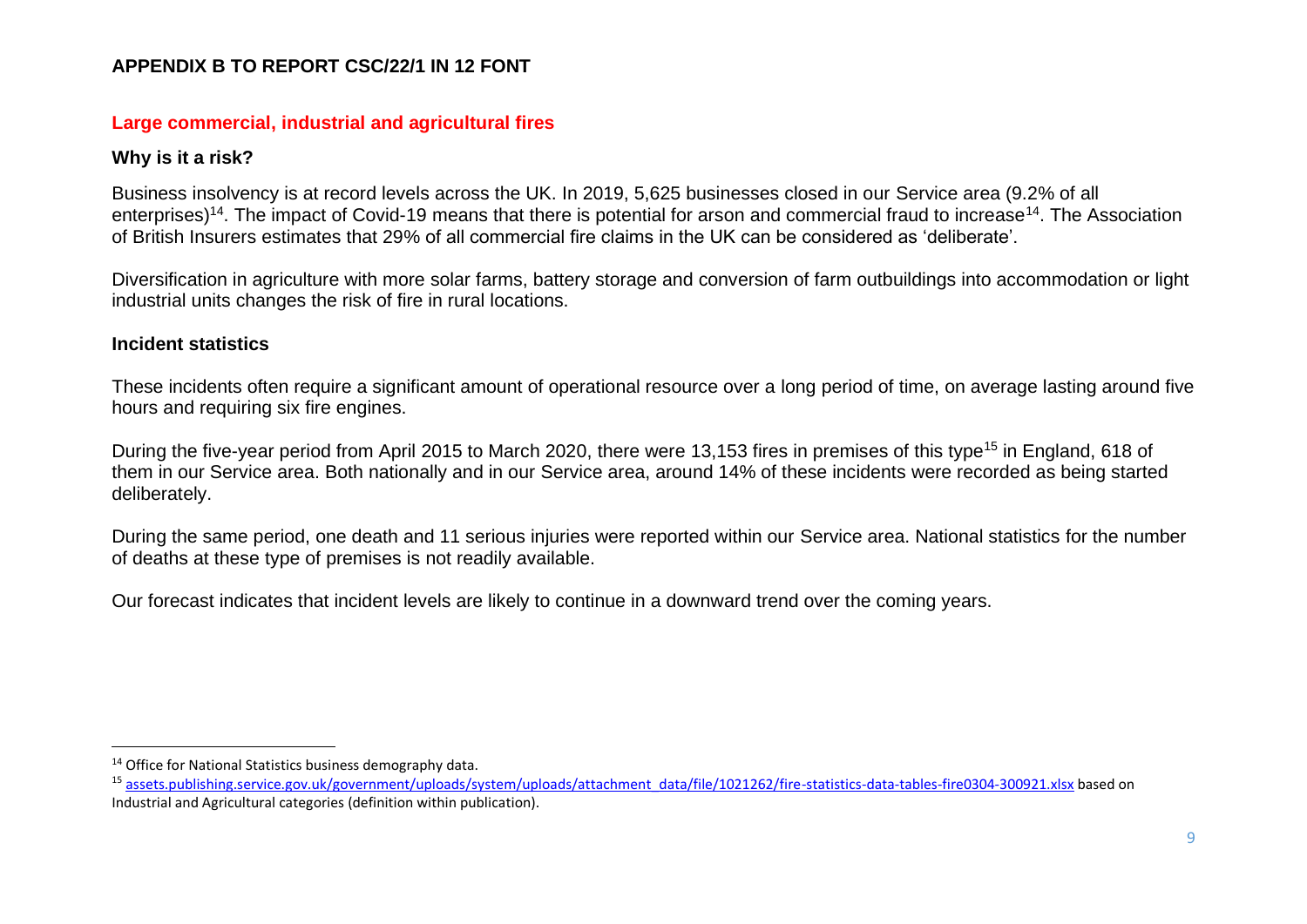Number of fires attended in large commercial, industrial and agricultural premises,

including forecast to 2026/27

Pre-Covid-19 forecast based on 11-year period from April 2009 to March 2020



□ Fires ( - - - forecast)

### **Who or what is at risk?**

Incidents at large premises can cause disruption to local services. For example road or rail closures or having to relocate waste processing to an alternative facility. Smoke from these incidents can impact local residents, crew safety and the environment and can sometimes lead to temporary evacuation of residential areas.

Depending on the scale of damage to the building and business, there is a potential impact on the local economy and services including loss of employment.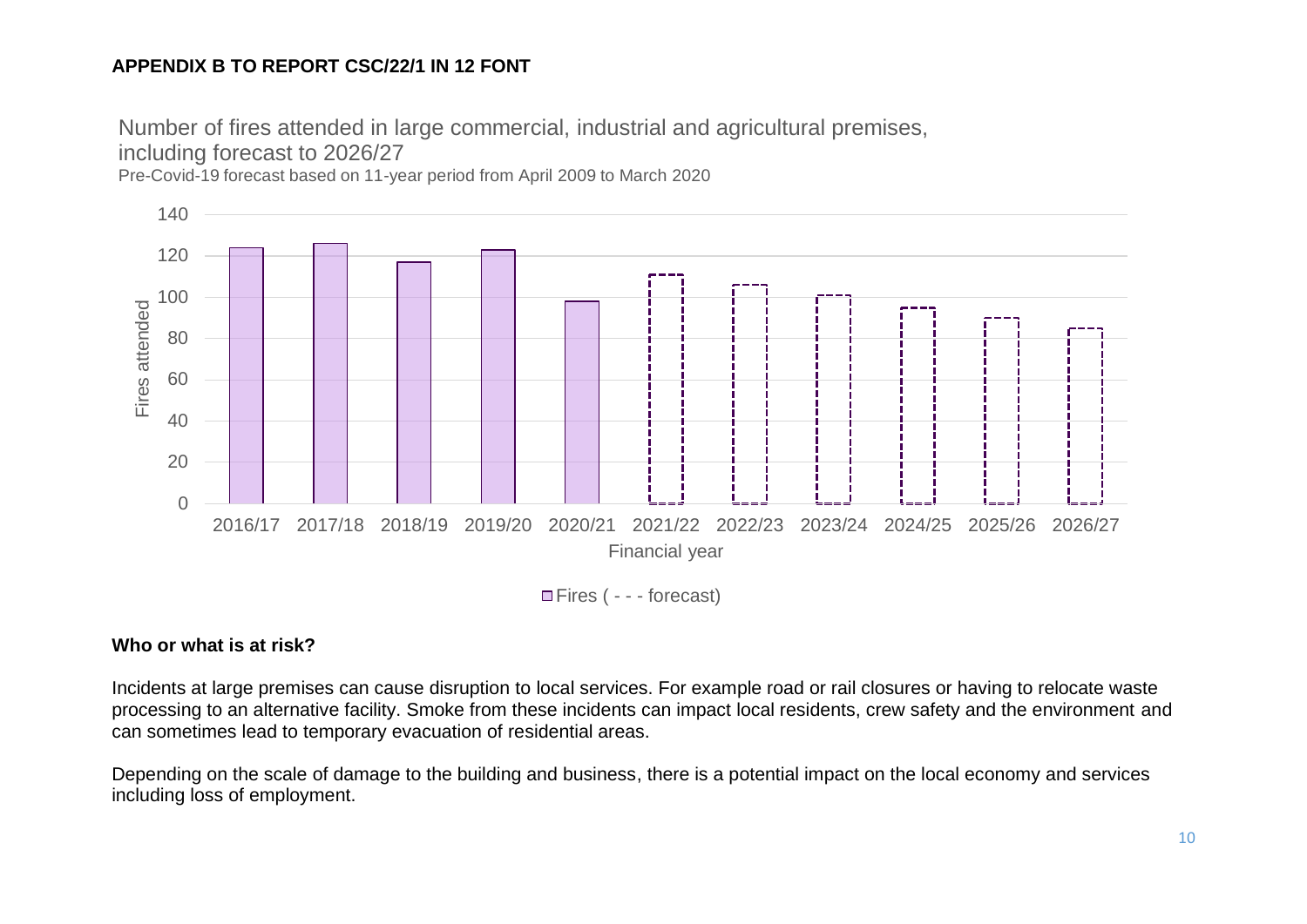#### **Hospital and residential care home fires**

#### **Why is it a risk?**

Premises that have the potential for significant loss of life in the event of fire will be at the forefront of our risk-based approach to planning and delivering our services.

Hospitals, health care acute services<sup>16</sup> and residential care homes accommodate many people with greater levels of vulnerability due to health and wellbeing issues. This means that while the likelihood of a significant fire is low the potential severity is high, with the possibility of multiple deaths and injuries.

Our response to fires in such buildings can be challenging due to hazardous materials, processes and often complex layouts or extended travel distances between entry and exit point.

There are around 75 hospital and medical care facilities in our Service area and 730 registered residential care homes.

#### **Incident statistics**

National statistics are not readily available for incidents in these settings, however we can compare hospital and medical related incident levels. During the five-year period from April 2015 to March 2020, there were 3,260 fires in hospitals and medical care facilities<sup>17</sup> in England, including 92 in our Service area. Of the incidents in our area, there was one death and four serious injuries.

Our forecast indicates that incident levels are likely to remain relatively steady over the coming years.

<sup>16</sup> [cqc.org.uk/guidance-providers/regulations-enforcement/service-types#acute-services.](http://www.cqc.org.uk/guidance-providers/regulations-enforcement/service-types#acute-services)

 $^{17}$  [assets.publishing.service.gov.uk/government/uploads/system/uploads/attachment\\_data/file/1021262/fire-statistics-data-tables-fire0304-300921.xlsx](http://www.assets.publishing.service.gov.uk/government/uploads/system/uploads/attachment_data/file/1021262/fire-statistics-data-tables-fire0304-300921.xlsx) based on Hospital and Medical Care category (definition within publication).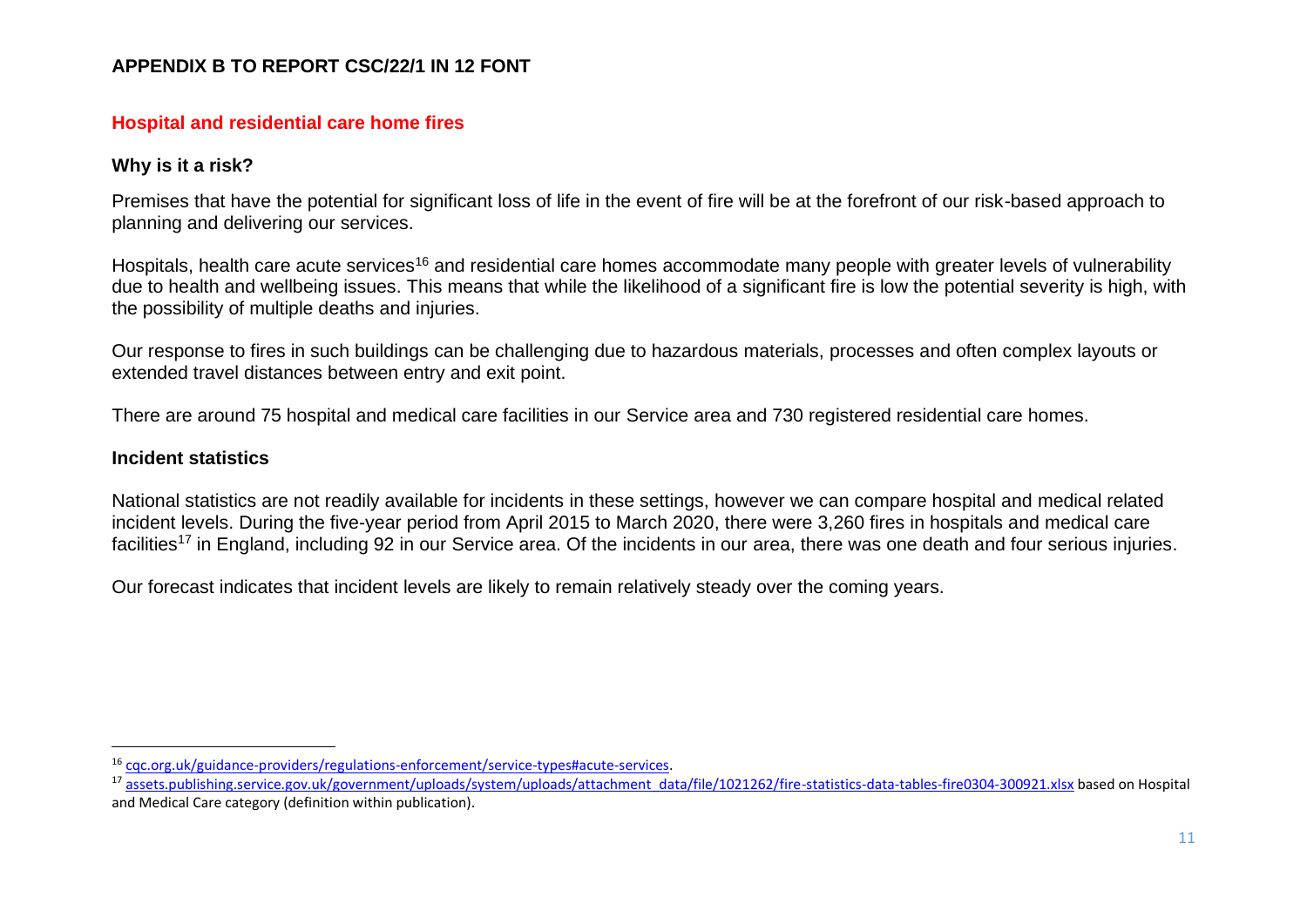Hospital, acute medical services and residential care home fires, including forecast to 2026/27

Pre-Covid-19 forecast based on 10-year period from April 2010 to March 2020



Fires ( - - - forecast)

## **Who or what is at risk?**

Hospitals, health care acute services and residential care homes accommodate many people with greater levels of vulnerability due to health and wellbeing issues. This may make it more complex to evacuate a building if there is a fire and could mean that these people are less able to cope with smoke inhalation and the consequences of fire.

If there is a significant incident in one of these settings it may have an impact on the wider community as services need to be relocated or vulnerable people need to be moved to new care facilities.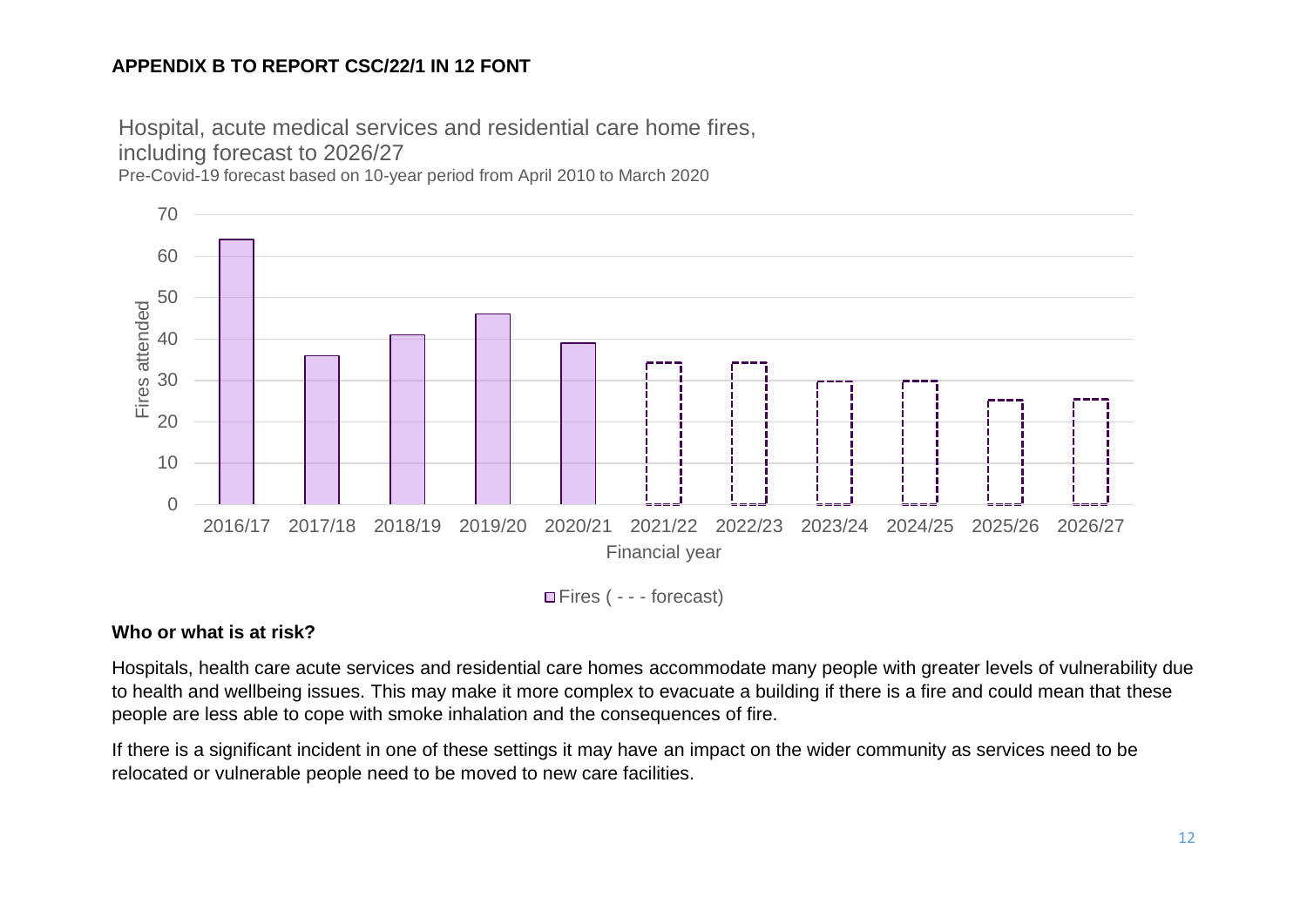#### **Hotel and guest house fires**

#### **Why is it a risk?**

Similar to hospitals and residential care homes, hotels and quest houses have the potential for significant loss of life in the event of fire. Hotels and guest houses have guests sleeping in unfamiliar surroundings, so in the event of a fire they may be less aware of the layout of the building than they would if they were at home.

#### **Incident statistics**

Over the past five years, there have been 3,151 fires in hotels and boarding houses<sup>18</sup> in England. In our Service area there were 179 incidents, one death (in sheltered housing, not self-contained) and 15 serious injuries. National statistics on deaths at these premises is not readily available.

<sup>&</sup>lt;sup>18</sup> [assets.publishing.service.gov.uk/government/uploads/system/uploads/attachment\\_data/file/1021262/fire-statistics-data-tables-fire0304-300921.xlsx](http://www.assets.publishing.service.gov.uk/government/uploads/system/uploads/attachment_data/file/1021262/fire-statistics-data-tables-fire0304-300921.xlsx) based on hotel, boarding houses, hostels etc. category (definition within publication).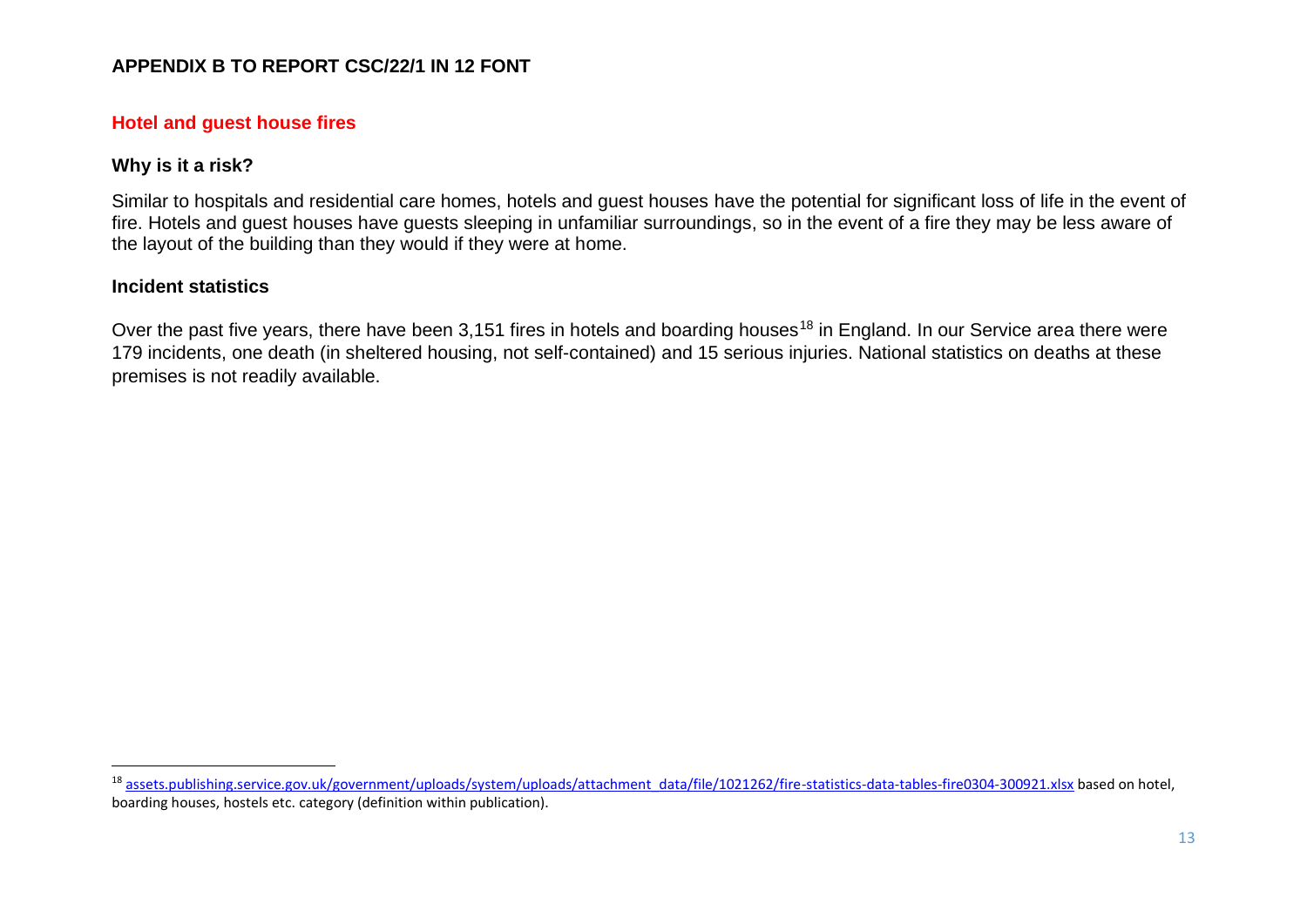

Hotel and guest house fires attended, including forecast to 2026/27 Pre-Covid-19 forecast based on 10-year period from April 2010 to March 2020

Fires ( - - - forecast)

#### **Who or what is at risk?**

Guests and staff could be at risk should a fire occur. There may also be an economic impact on the local community should there be a significant fire, with potential loss of employment.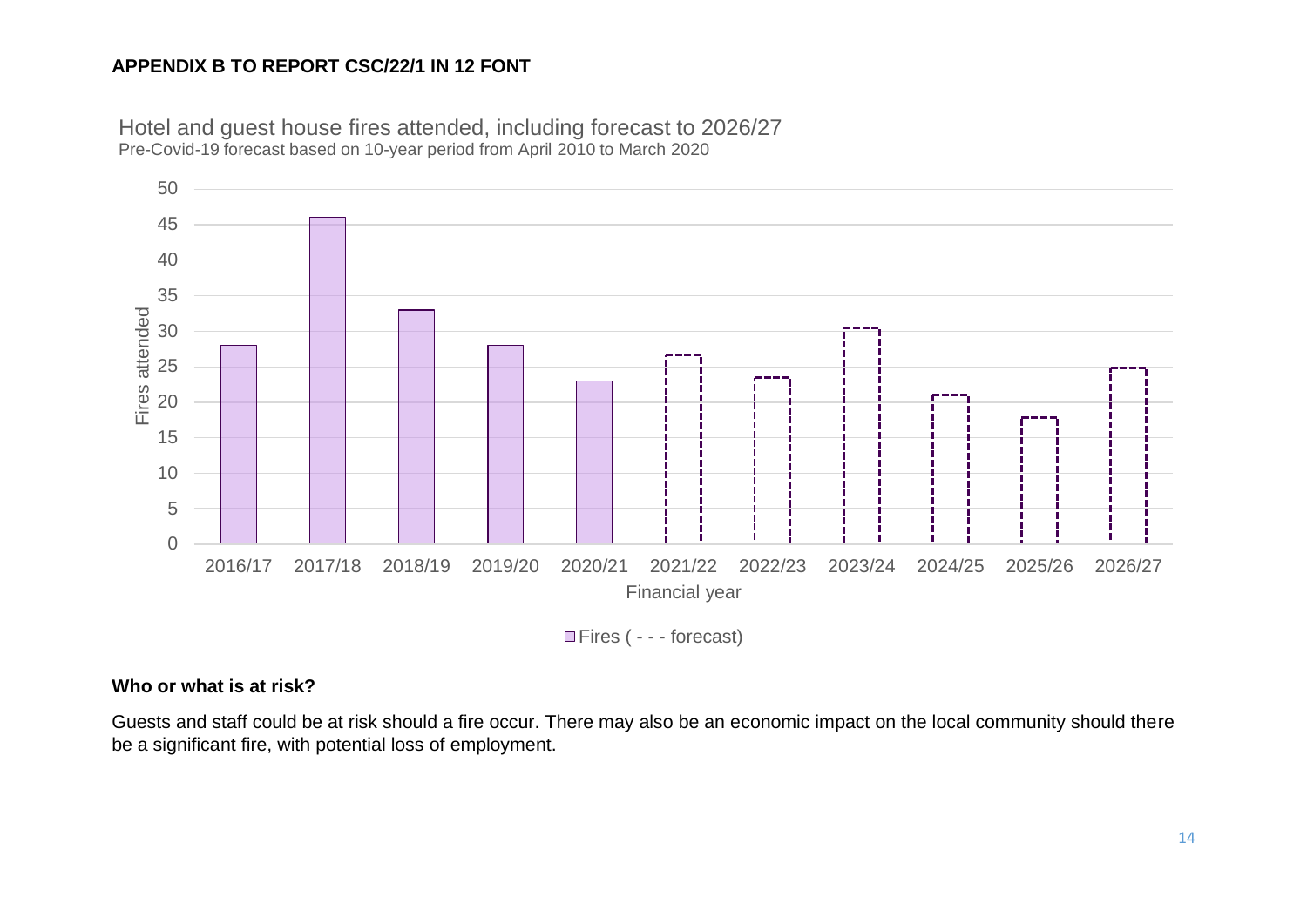## **Heritage building fires**

#### **Why is it a risk?**

Losing any historic building or landscape to fire, storm or flood would be a significant loss to local, and in some cases national or even international heritage, and can have a range of impacts.

- Many of the buildings, structures and landscapes have unique features or contain irreplaceable works of art of local and national significance.
- There are around 8,000 thatched properties in our Service area (6,000 are listed)<sup>19</sup>. In most cases the damage to a thatched property after a fire is significant and has a major impact on the occupant.
- There are an average of 12 property fires in our Service area involving thatch a year, this may not seem significant but they require a minimum of eight fire engines per incident and require an average of over 3,700 firefighter hours<sup>20</sup> per year.

#### **Who or what is at risk?**

These incidents present a significant challenge to our resources, drawing them away from more urban areas of higher risk into the rural areas where most thatched properties are located.

They may have a considerable impact on the local economy - many of these buildings are a significant reason for visitors to come to the local area and provide employment for residents.

<sup>&</sup>lt;sup>19</sup> The thatched estimate is based on English Heritage figures and that about 75% of thatched premises nationally are believed to be listed.

<sup>20</sup> Five-year average 2015-19 (pre-Covid-19)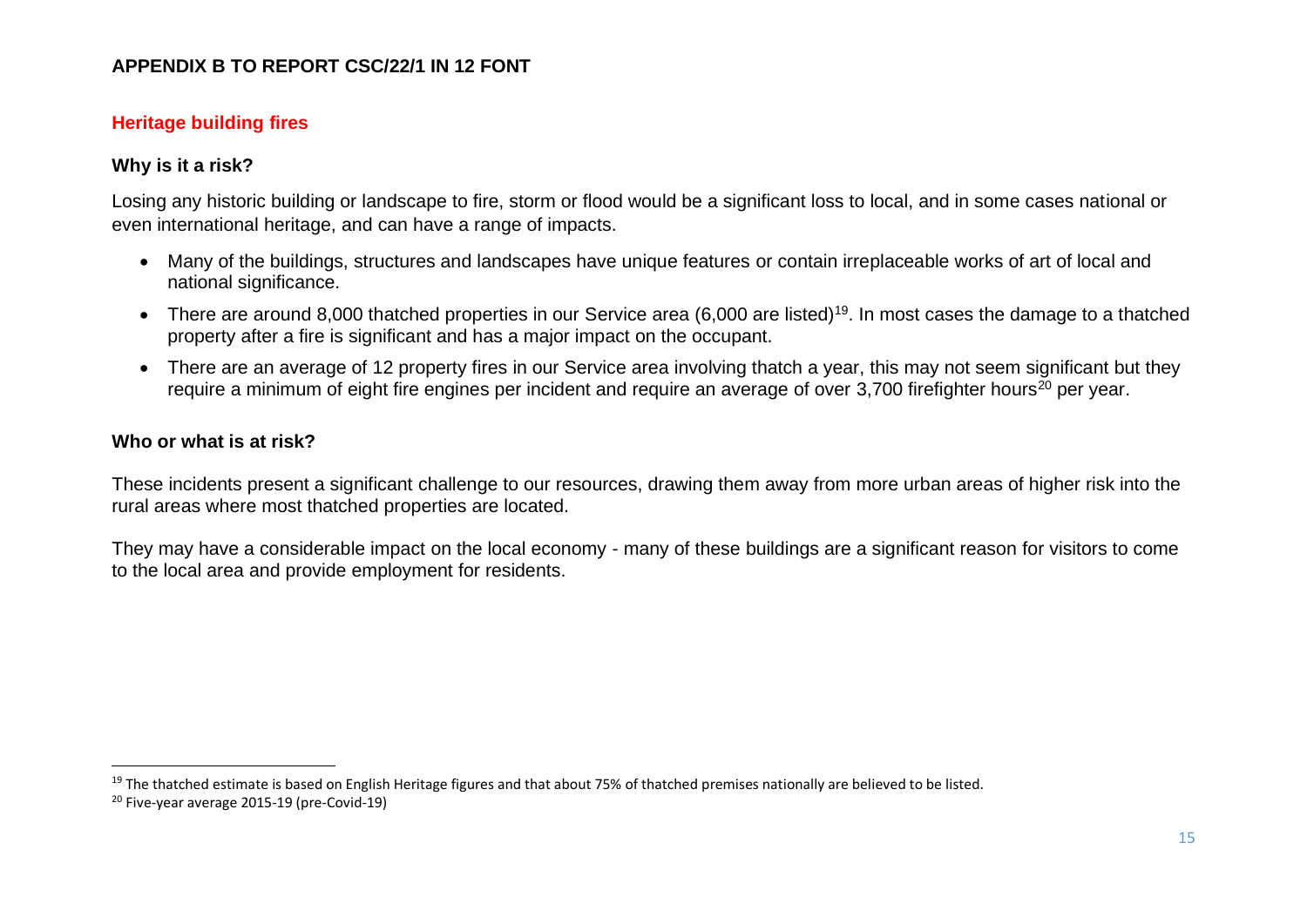#### **Secondary fires**

#### **Why is it a risk?**

We use the term secondary fires to describe the majority of outdoor, grassland and refuse fires. These types of incidents can have an impact on the environment and local economy and can reduce the availability of fire engines to respond to incidents with a higher risk to life. We are expecting significantly more wildfires in the years ahead because of climate change, so need to ensure that we are equipped to deal with an increase in this risk type.

#### **Incident statistics**

During the five-year period from April 2015 to March 2020, there were 445,066 secondary fires in England, including 7,911 in our Service area. There has been a downward trend in the overall number of secondary fires nationally and in our Service area, and our forecast suggests that this is likely to continue.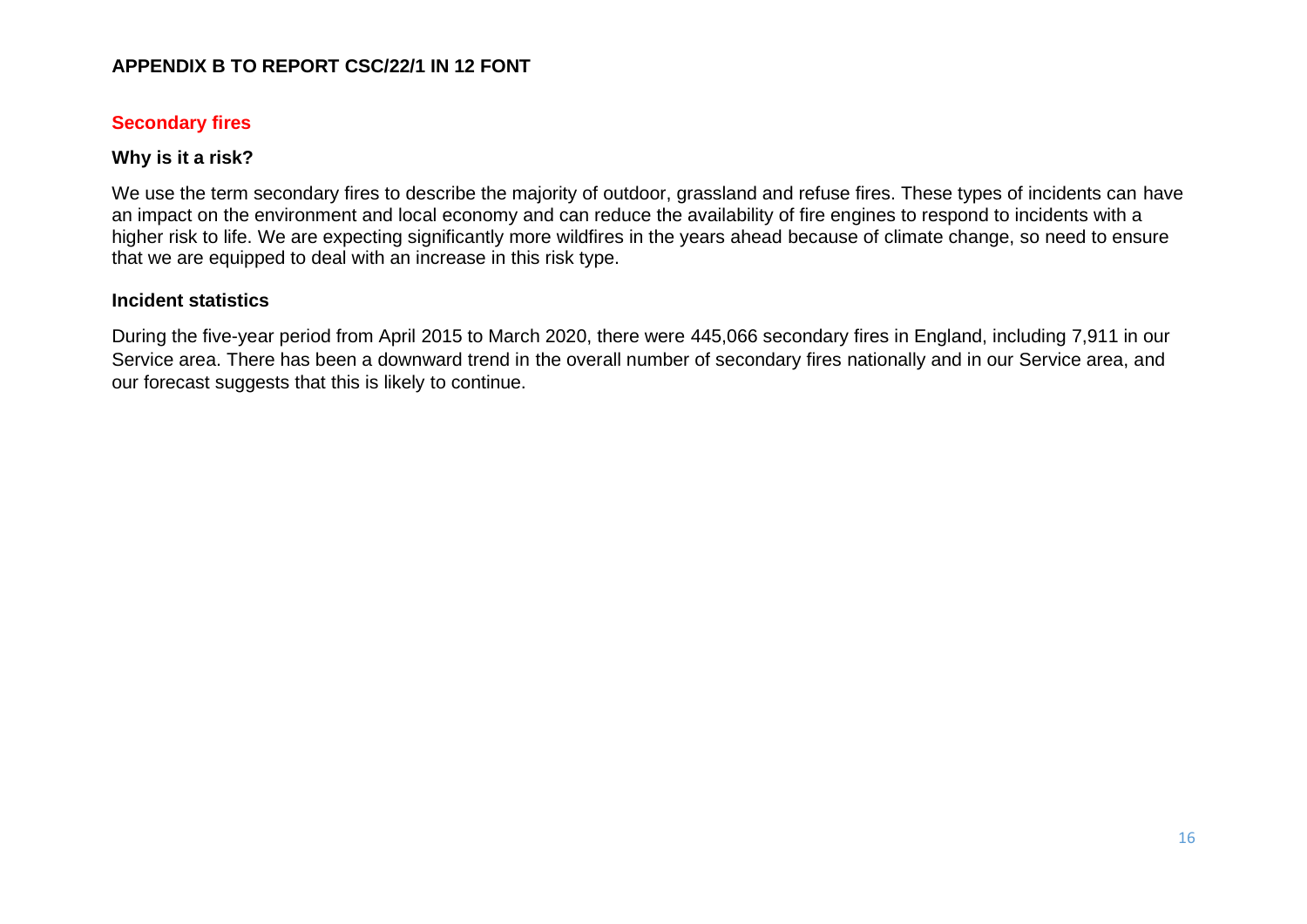

Secondary fires attended, including forecast to 2026/27 Pre-Covid-19 forecast based on 11-year period from April 2009 to March 2020

Fires ( - - - forecast)

## **Who or what is at risk?**

While there is no direct life-risk associated with this category of incident<sup>21</sup> they can tie up resources, preventing them from attending other incidents that may have a greater life risk.

Large grass fires can have a significant impact on the environment damaging natural habitats, endangering wildlife and affecting air quality in residential areas.

 $21$  If an injury is reported the fire will be reported as a primary incident.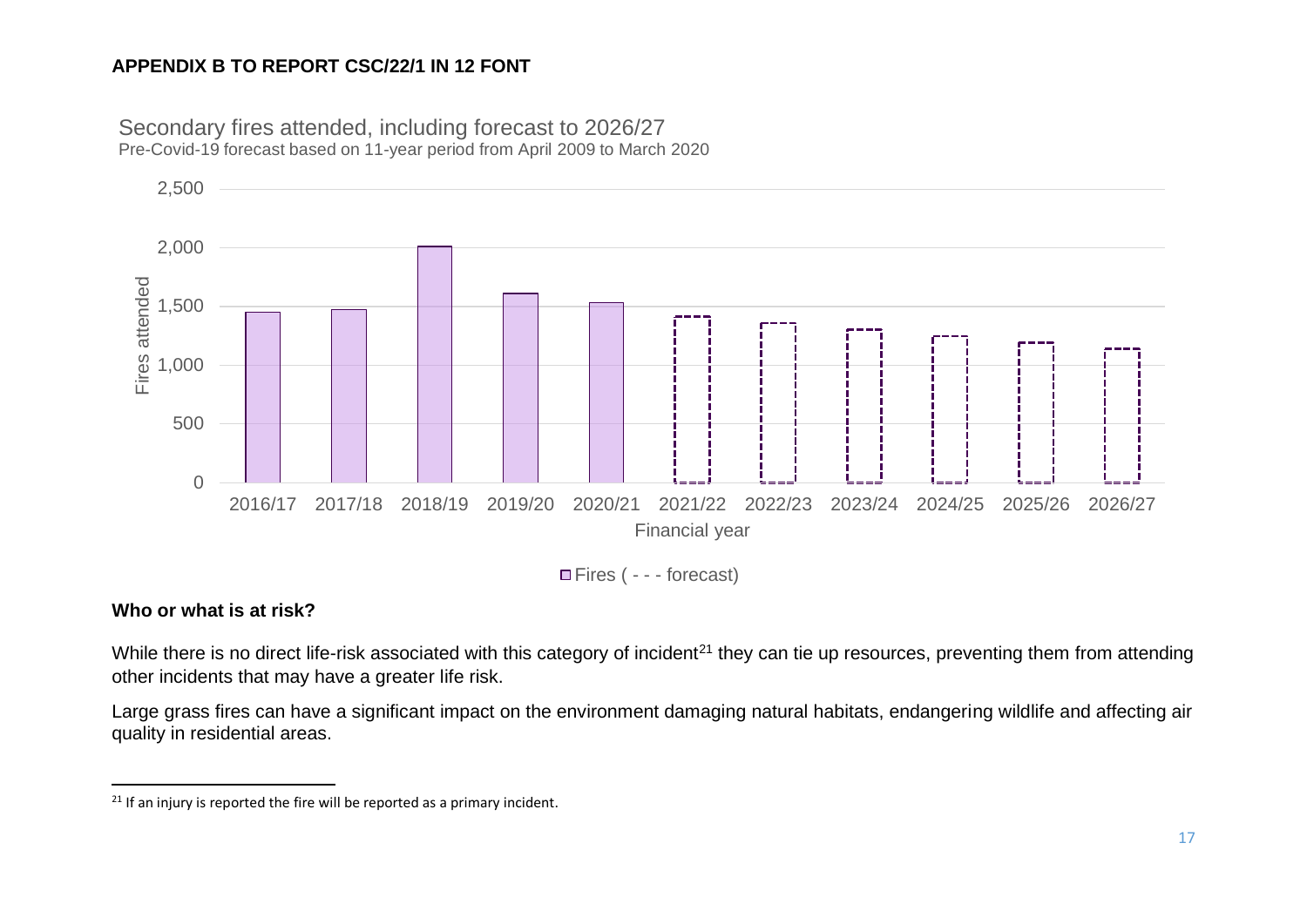#### **Fires on board vessels**

#### **Why is it a risk?**

With 659 miles of coastline, Devon and Somerset has many harbours and estuaries as well as being home to the largest naval dockyard in western Europe at Devonport.

Although the Service does not have an offshore firefighting responsibility, it has a duty to respond to fires in vessels alongside (next to land). The Service attends an average of 12 fires on vessels each year.

Incidents involving vessels in the marine and inland waterway environment are not commonplace for fire and rescue staff; they can be complex to deal with, range from incidents involving small boats to large ships, and can include military vessels.

A fire on a vessel is a hazard because of the way vessels are constructed. Getting in and getting out is difficult, and fire can spread easily through conduction through metal bulkheads and air handling machinery.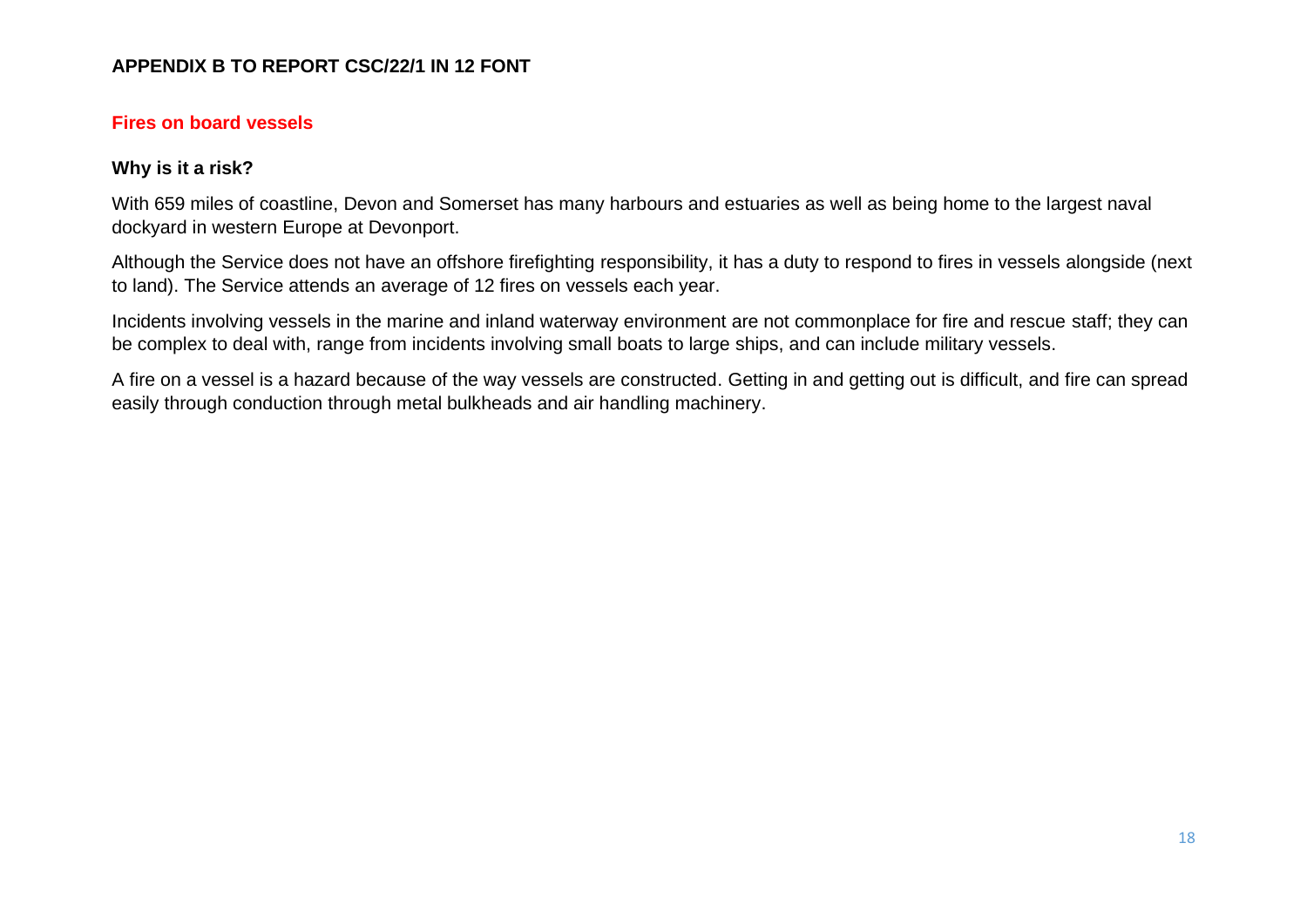## **False alarms**

## **Why is it a risk?**

An unwanted or false alarm is 'a fire alarm (signal) resulting from a cause other than a fire'.

The impact of false alarms is significant.

- They divert the fire service away from attending real emergencies.
- Responding to them creates unnecessary risk to fire crews and members of the public when fire engines are driven under blue lights.
- Occupants of buildings that have frequent false alarms get used to them and may delay their response, or worse, not respond at all to a real emergency.
- They disrupt other prevention activities (like home safety visits and arson reduction activity) and firefighter training.
- These calls have a financial impact for our Service, as we must send vehicles and firefighters when they may not be needed.
- Repeated false alarms can have a significant impact on a business's productivity due to continual interruptions.

## **Incident statistics**

During the five-year period from April 2015 to March 2020, there were 1,127,279 fire false alarms in England, including 27,758 in our Service area. There has been an upward trend in the number of false alarms attended over this period, both nationally and in our Service area. Our forecasts suggest that there will be a slight upward trend in the number of false alarm incidents that we attend over the coming years.

The 2019/20 financial year saw false alarms account for 38% of the incidents we attended. The greatest proportion of false alarms are automatic fire alarm actuations, accounting for around 70% of false alarm incidents we attend.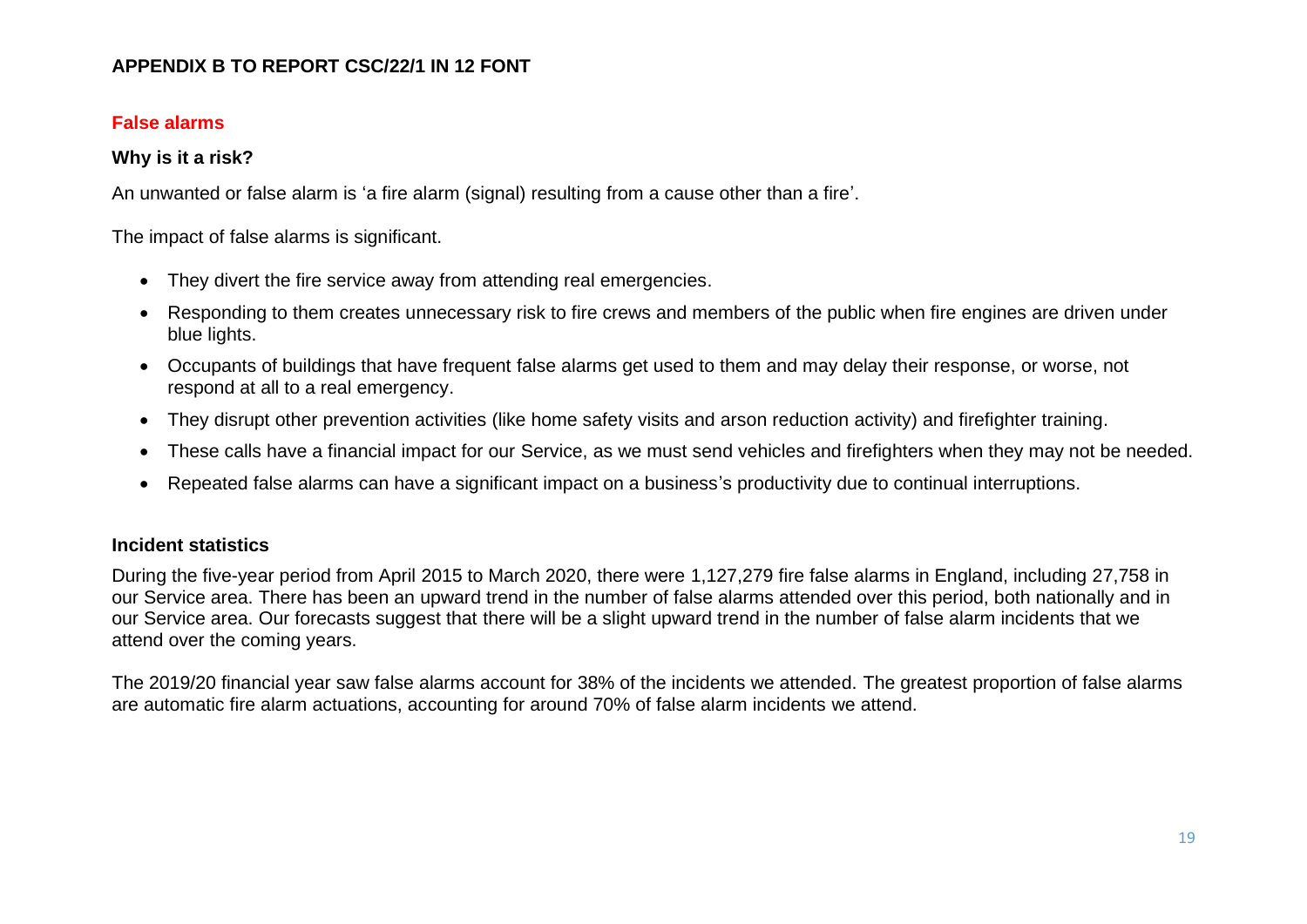

Number of false alarms attended, including forecast to 2026/27 Pre-Covid-19 forecast based on 11-year period from April 2009 to March 2020

**□ False alarms** 

There are three high-level categories of false alarms.

**Due to apparatus** calls are where a fire alarm or firefighting equipment operated in error (including accidentally by someone). **Good intent calls** are made in good faith in the belief that we really would be attending a fire. **Malicious false alarms** are made with the intention of getting us to attend a non-existent incident.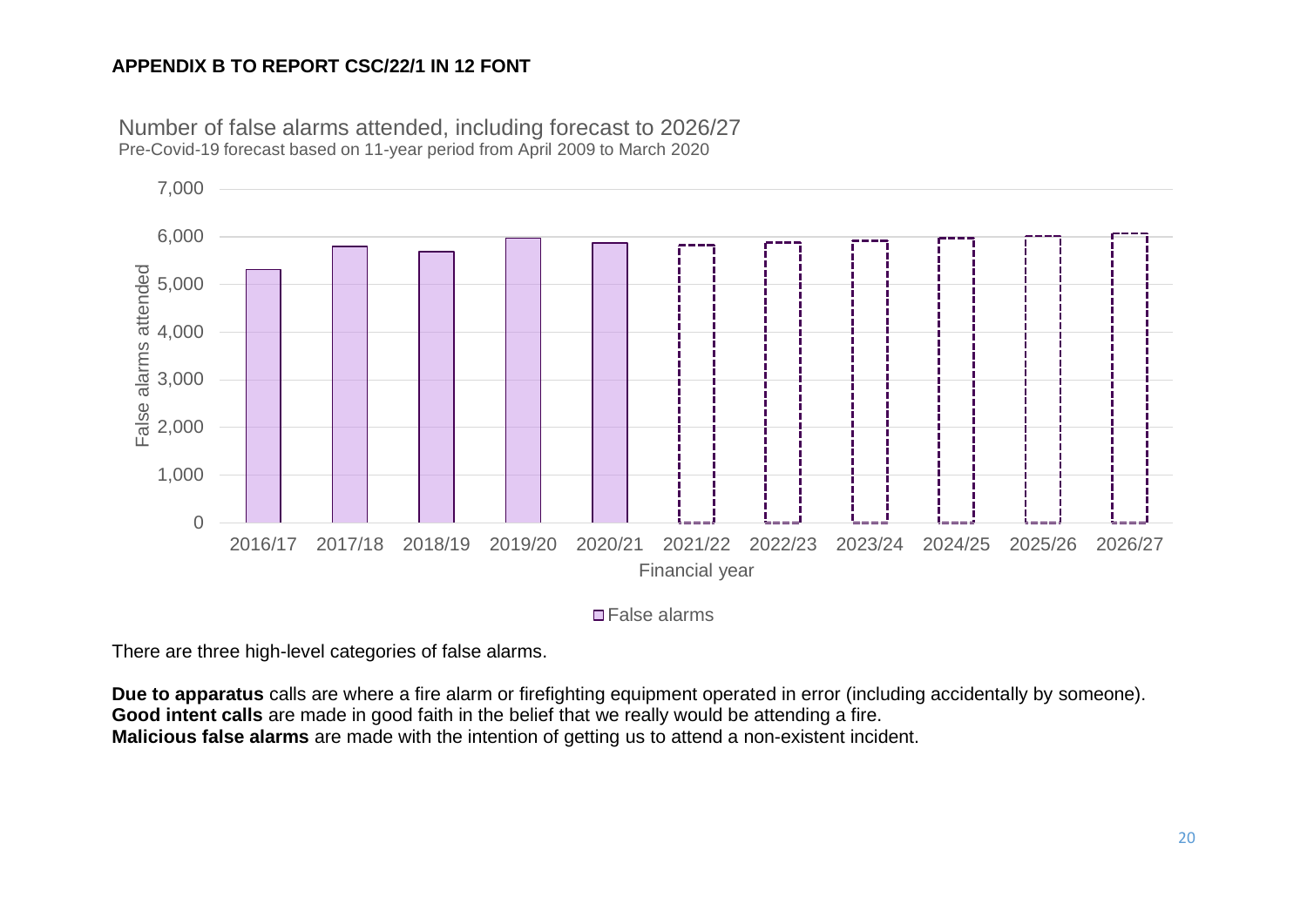

Number of false alarms attended, by category

#### **Who or what is affected?**

While these incidents do not carry a significant risk in themselves, the impact of our resources responding to calls that turn out to be false alarms means that they may not be available to respond to another, more serious incident. This can mean that we have to send a resource from further away, extending the time that it takes us to arrive at the incident.

Occupants of buildings where there are repeat false alarms become complacent, and may be at risk if there were to be a real fire.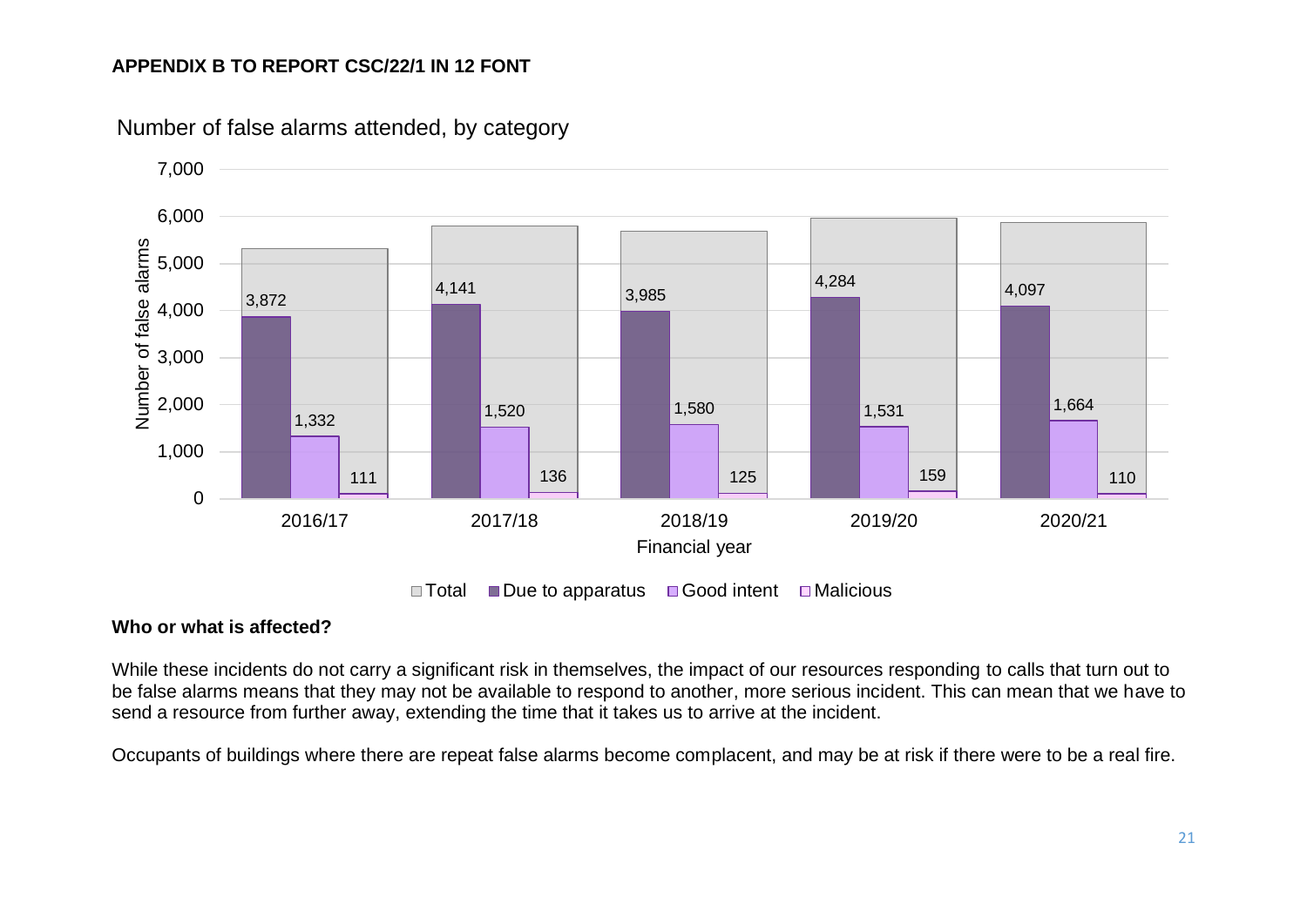## **Transport**

## **Road traffic collisions (RTCs)**

## **Why is it a risk?**

Our Service area has a network of over 13,160 miles of roads (5% of the UK road network). Most of these (90.4%) are smaller, rural roads and country lanes. Only 1.7% are major roads.

In our engagement survey, people told us that road traffic collisions are a real cause of concern and anxiety in their communities. Road traffic collisions remain a key priority for us.

In the five years from January 2015 to December 2019 there were 17,013 road traffic collisions<sup>22</sup> across Devon and Somerset. In 3,189 of these at least one person died or was seriously injured.

During the five-year period from April 2015 to March 2020, fire services in England attended 153,077 road traffic collisions, however there was a downward trend over this period.

#### **Incident statistics**

We attend road traffic collisions where a person is physically or medically trapped or where the vehicle needs to be made safe. An average of 8,000 firefighter hours per year are spent at these incidents.

During the five-year period from April 2015 to March 2020, we attended 5,555 road traffic collisions. These incidents resulted in 2,835 people being killed or seriously injured<sup>23</sup>.

Like the national data, we have seen a downward trend over this period and our forecasts suggest that this is likely to continue over the coming years.

<sup>22</sup> From Police STATS 19 data.

 $23$  Based on our understanding at the time of the incident.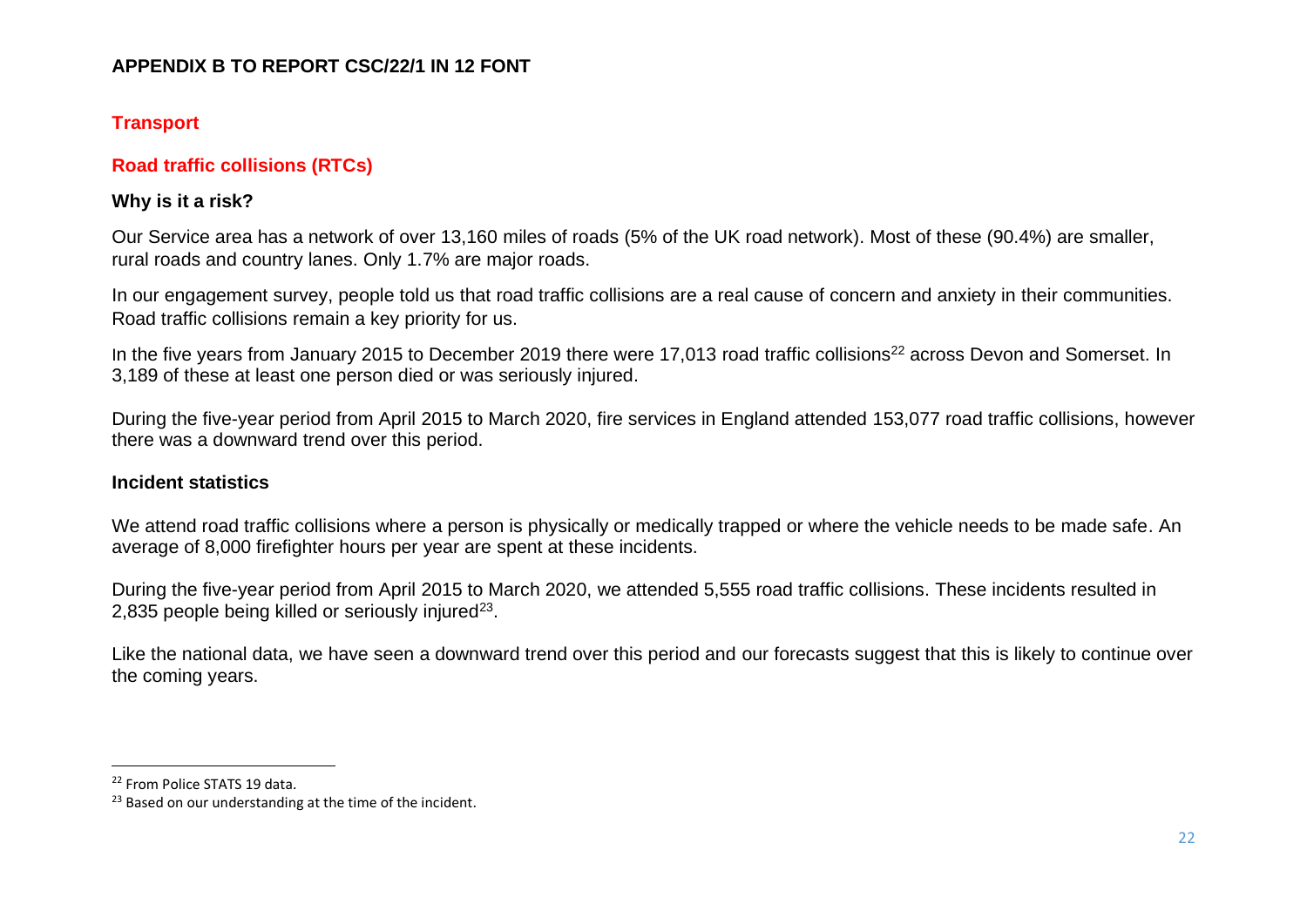

Number of RTCs attended, including forecast to 2026/27 Pre-Covid-19 forecast based on 11-year period from April 2009 to March 2020

#### □RTC<sub>S</sub>

## **Who or what is at risk?**

Nineteen per cent of people killed on the roads are aged between 16 and 25. Almost a quarter of those seriously injured are also in this age group.

Men between the ages of 16 and 30 are the highest risk group<sup>24</sup>.

<sup>&</sup>lt;sup>24</sup> Police STATS 19 dataset.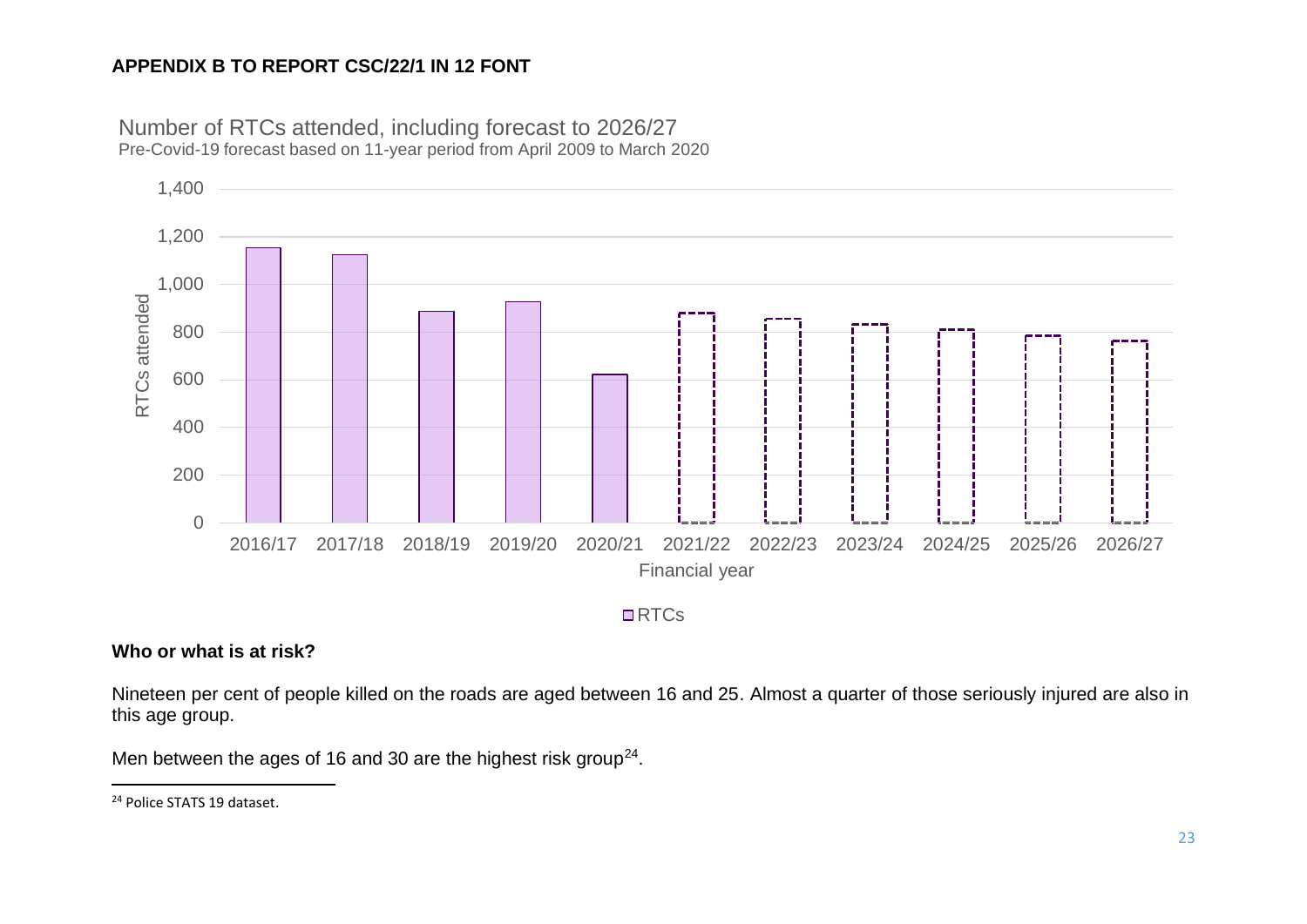## **Specialist rescues**

## **Rescues from water**

## **Why is it a risk?**

Specialist rescues are not a statutory responsibility for fire and rescue services, but there is an expectation and a need for our communities and partner agencies to be supported at these incidents. We also have legislative and regulative requirements that apply when attending statutory duty incidents involving flooding, confined space and working at height.

## **Water safety**

Drowning is one of the UK's leading causes of accidental death. Each year more than 300 people drown after tripping, falling or just by underestimating the risks associated with being near water. Many more people are left with life changing injuries in water related incidents.

The Department for Environment, Food and Rural Affairs is the lead government department for major flooding in England. However responding agencies report to a range of government departments, requiring co-ordination in the event of flooding over a wide area.

#### **Incident statistics**

Tragically around 400 people drown around the UK every year and a further 200 take their own lives on our waters.

During the five-year period from April 2015 to March 2020 we attended 1,353 flooding incidents of which 162 were rescues from water - 96 of these were from vehicles. Our forecast suggests that we may see an upward trend in water rescue incidents over the coming years.

Based on figures from the National Water Safety Forum's WAID database, during 2020 there were 176 accidental drownings in England, 10 of them in our Service area. <sup>25</sup>Sixty-eight people accidentally drowned on the coast and 90 (just over half of the drownings) took place in lakes, rivers, ponds, streams, canals or harbours.

<sup>&</sup>lt;sup>25</sup> 2020 Annual Fatal Incident Report, Annual reports and data - [National Water Safety Forum](https://www.nationalwatersafety.org.uk/waid/annual-reports-and-data)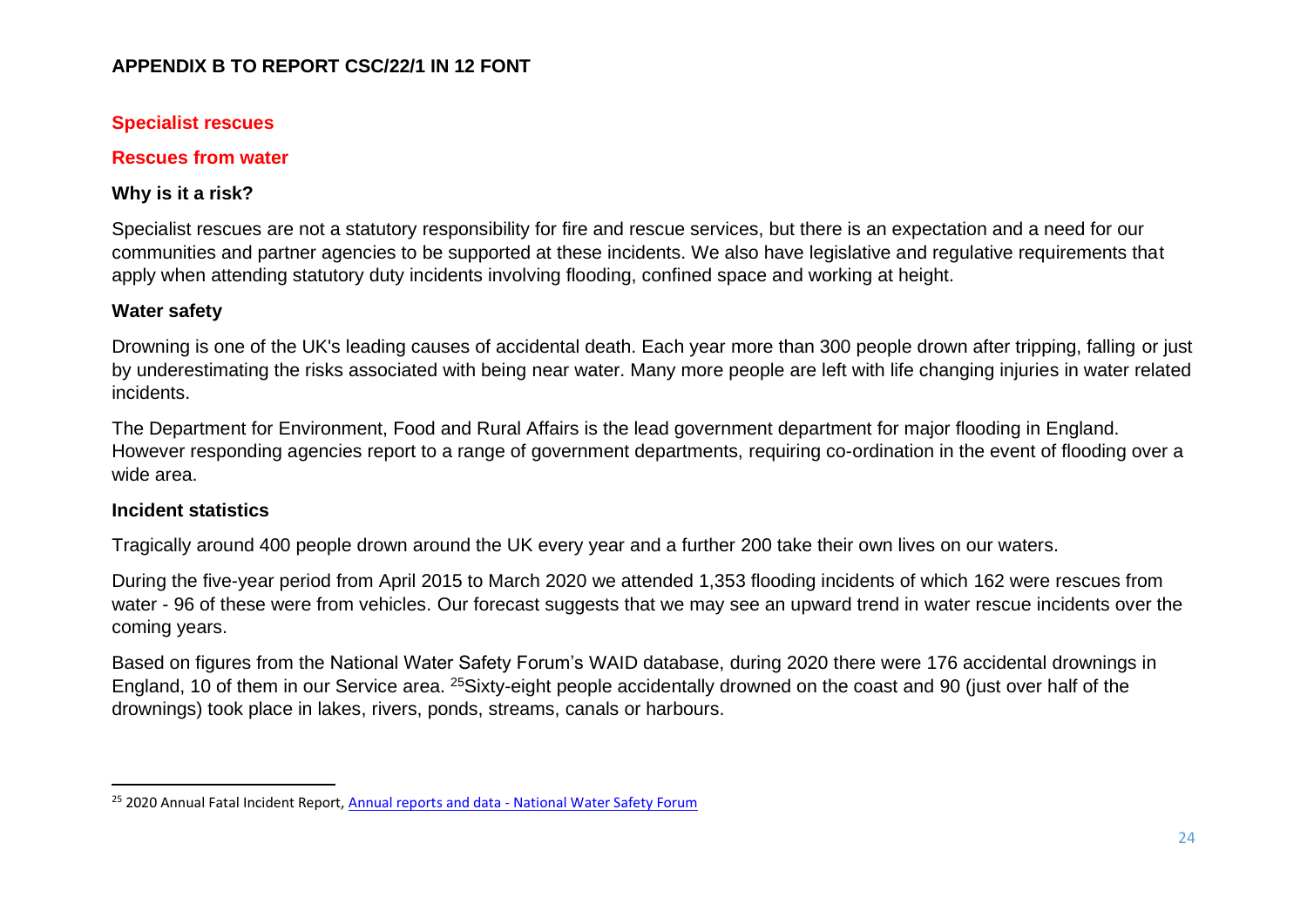

Number of flooding incidents attended, including forecast to 2026/27 Pre-Covid-19 forecast based on 11-year period from April 2009 to March 2020

**□**Incidents

#### **Who or what is at risk?**

National statistics show that more people drowned from falling into water whilst walking or running than from swimming. Nearly 80% of accidental drowning victims were male. The presence of alcohol or drugs was reported in 50% of accidental drowning victims aged 25-34 years.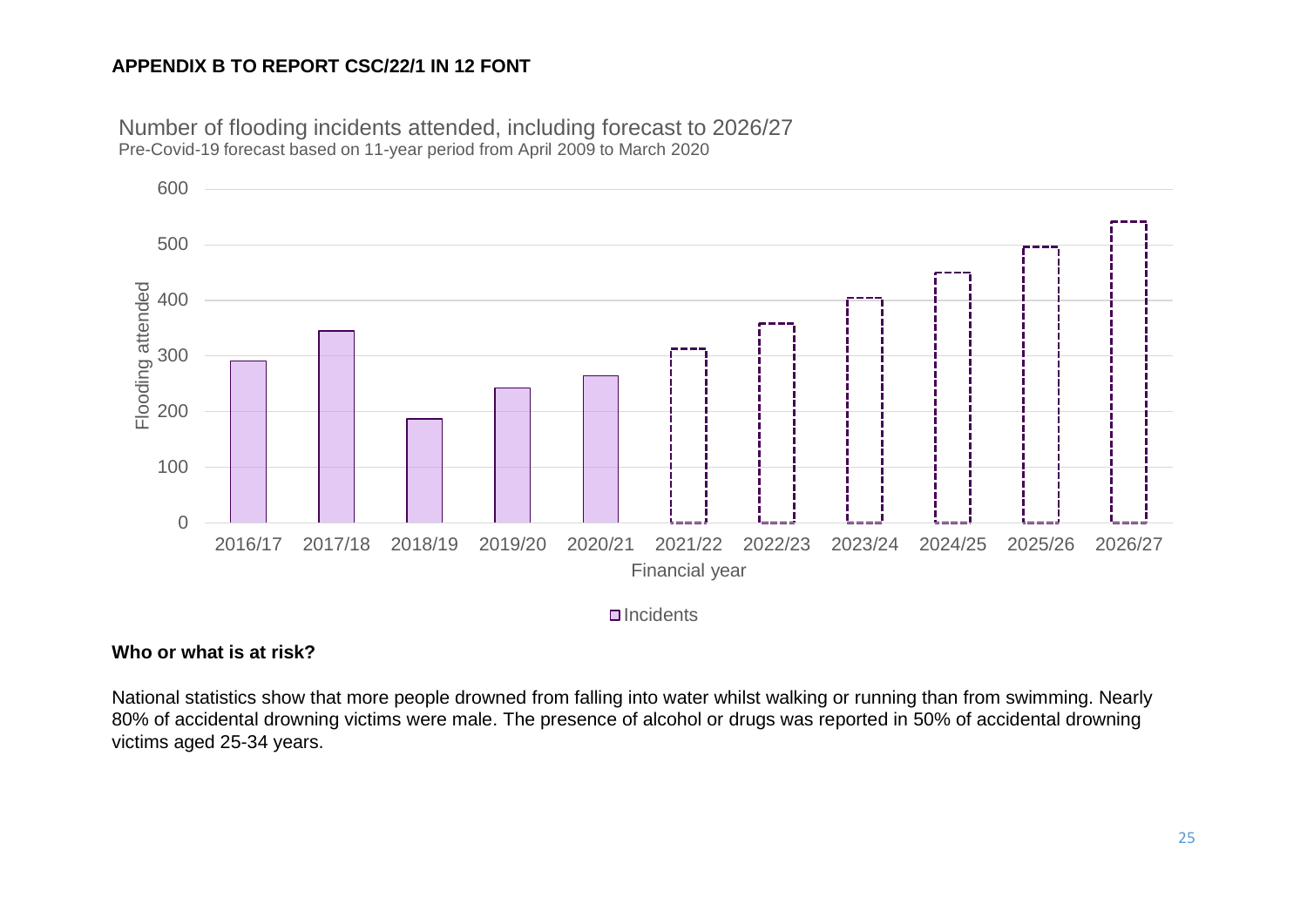#### **Rescues from height and confined spaces**

#### **Why is this a risk?**

Every time we receive an emergency call for assistance we want to make sure we can respond promptly, safely and effectively. To help us do this, we prepare, plan and train for all kinds of emergencies. This includes maintaining a capability for working at height and confined space to ensure the safety of our staff as well as attending these types of rescues.

#### **Incident statistics**

Each year we carry out around 50 rescues from height and 80 animal rescues from height or depth.

#### **Animal rescues**

#### **Why is this a risk?**

Our Service area is largely rural, and we are often called upon to help rescue animals including wildlife, pets and livestock. While we do not have a duty to respond to these incidents, we do attend if there is likely to be a risk to a member of the public if they attempt to rescue the animal themselves or if an animal is trapped in a location that is particularly challenging to access.

#### **Incident statistics**

During the five-year period from April 2015 to March 2020, there were 23,451 animal rescue incidents in England, including 1,325 in our Service area. While there was a slight upward trend nationally during this period, we saw a slight downward trend.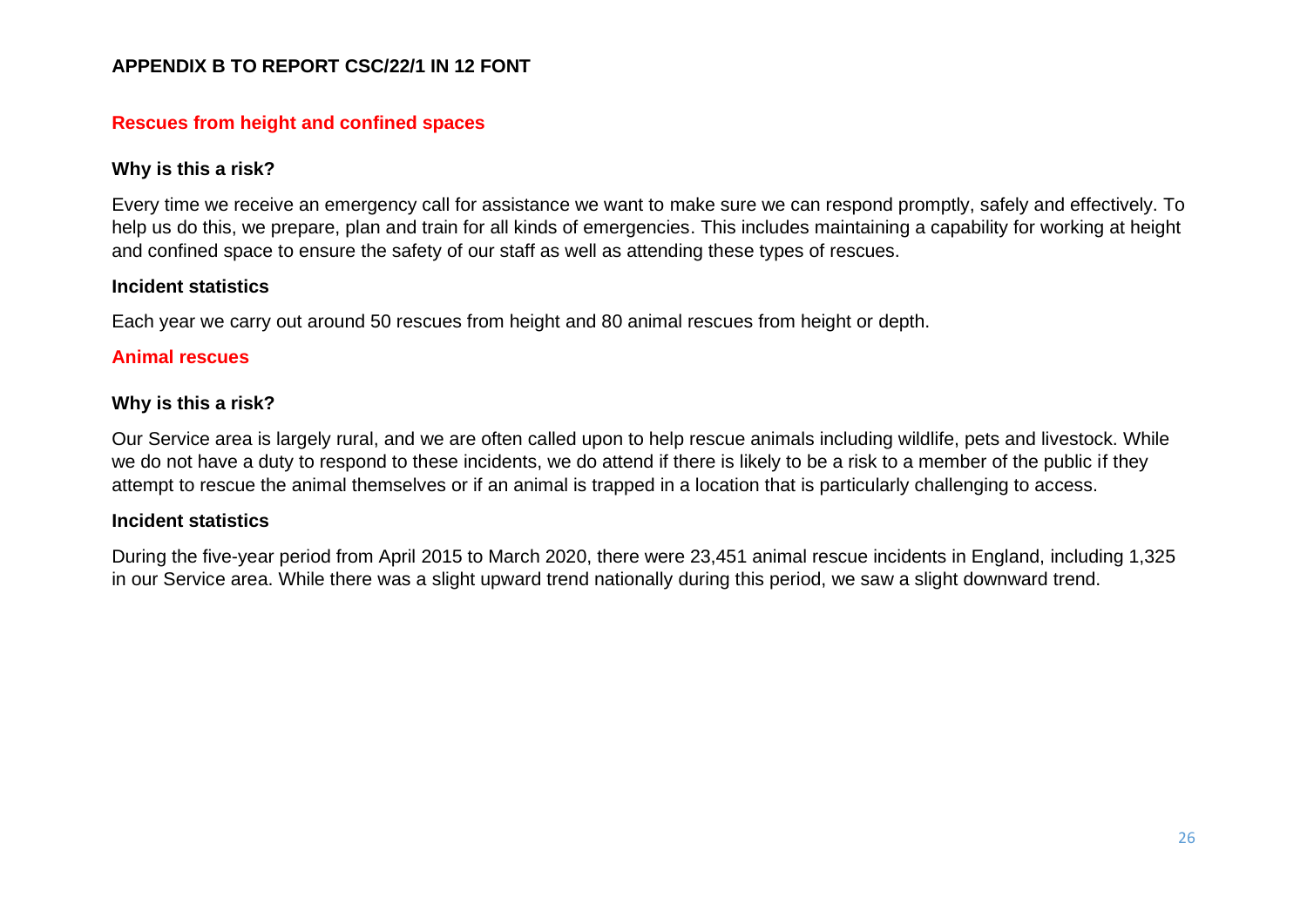

Number of animal rescues attended, including forecast to 2026/27 Pre-Covid-19 forecast based on 11-year period from April 2009 to March 2020

Animal rescue incidents ( - - - forecast)

## **Who or what is at risk?**

These incidents generally pose a low risk to human life and can draw resources away from more serious incidents, requiring resources to be sent from further away and potentially extending the time it takes us to arrive.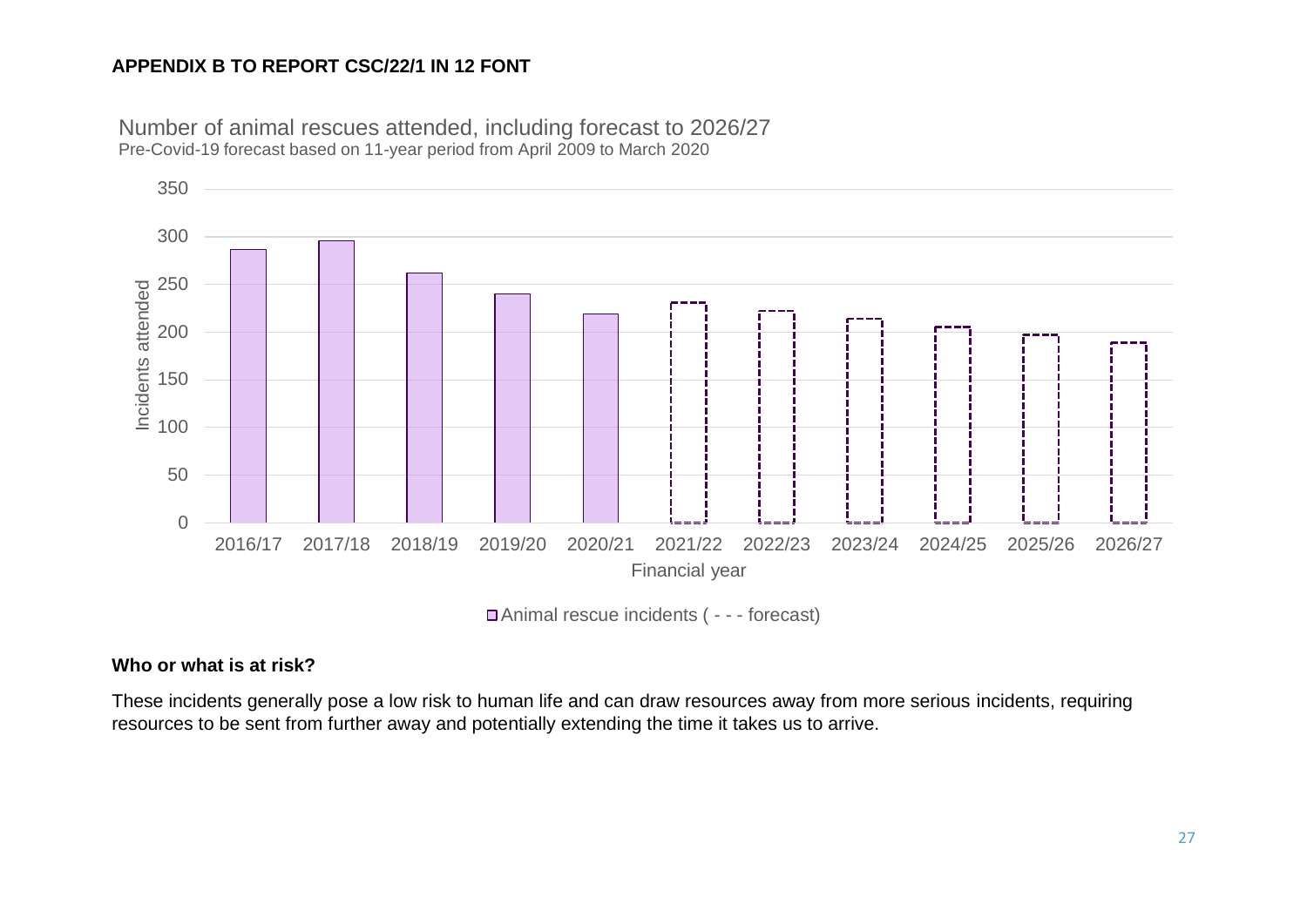#### **Hazardous materials**

#### **Hazardous materials sites and incidents**

#### **Why is it a risk?**

The potential risks of hazardous chemicals and other dangerous substances, which can cause serious injuries to people and damage to the environment include:

- explosive substances
- gases
- flammable liquids and solids
- oxidising substances
- poisonous substances
- radioactive substances
- corrosive substances.

There are a small number of industries whose products or activities could have a serious impact on people's health and safety or a damaging effect on the environment in the event of an accident.

- Those industries that could be extremely hazardous are also subject to specific safety regulations. Thirteen sites across our Service area are covered by the Control of Major Accident Hazards (COMAH) regulations.
- There are also three licensed nuclear sites Devonport Dockyard and two at Hinkley Point.

#### **Incident statistics**

During the five-year period from April 2015 to March 2020, we attended 1,138 hazardous material incidents, of these 556 were from spills or leaks. Our forecast suggests that we are likely to see a reduction in these incidents over the coming years.

While the number of hazardous material incidents is relatively low, we deal with incidents that have an element of hazardous materials and environmental protection risk on a regular basis. For example, fuel spills from road traffic collisions and materials containing asbestos at many domestic and commercial fires. The Service also attends an average of 60 suspected carbon monoxide poisoning incidents each year.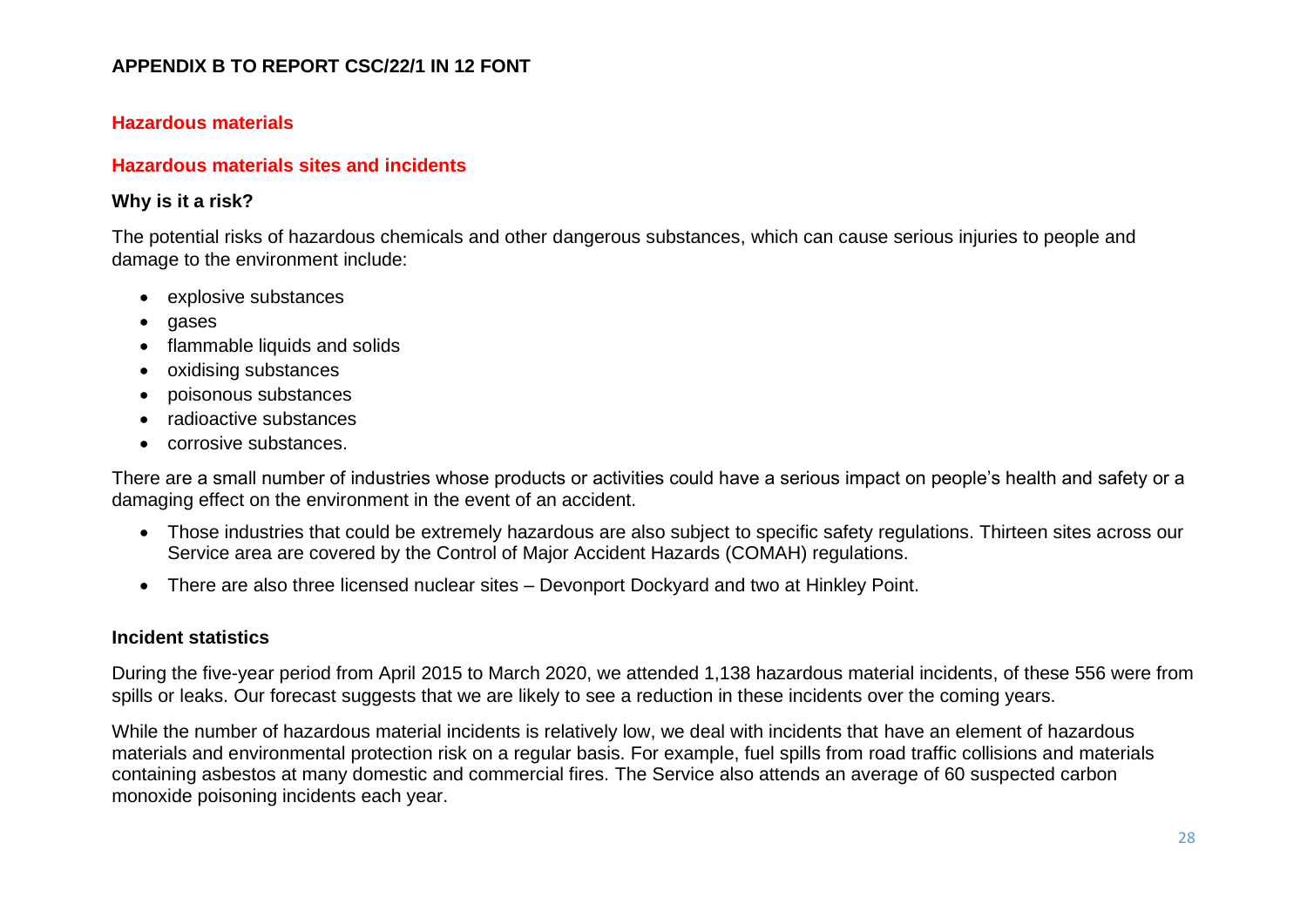Number of hazardous material incidents attended, including forecast to 2026/27 Pre-Covid-19 forecast based on 11-year period from April 2015 to March 2020



 $\Box$ Incidents

#### **Who is at risk?**

There is emerging evidence that repeated exposure to hazardous materials may have a long-term health impact on firefighters, including an increased risk of developing some forms of cancer. Pollution from industrial and transport incidents involving such substances may require people to be evacuated from their homes and may lead to adverse effects on water courses and air quality. Contamination could spread to agricultural land and wildlife populations. Tackling these incidents requires specialist equipment and training and it often takes a considerable time to bring them under control.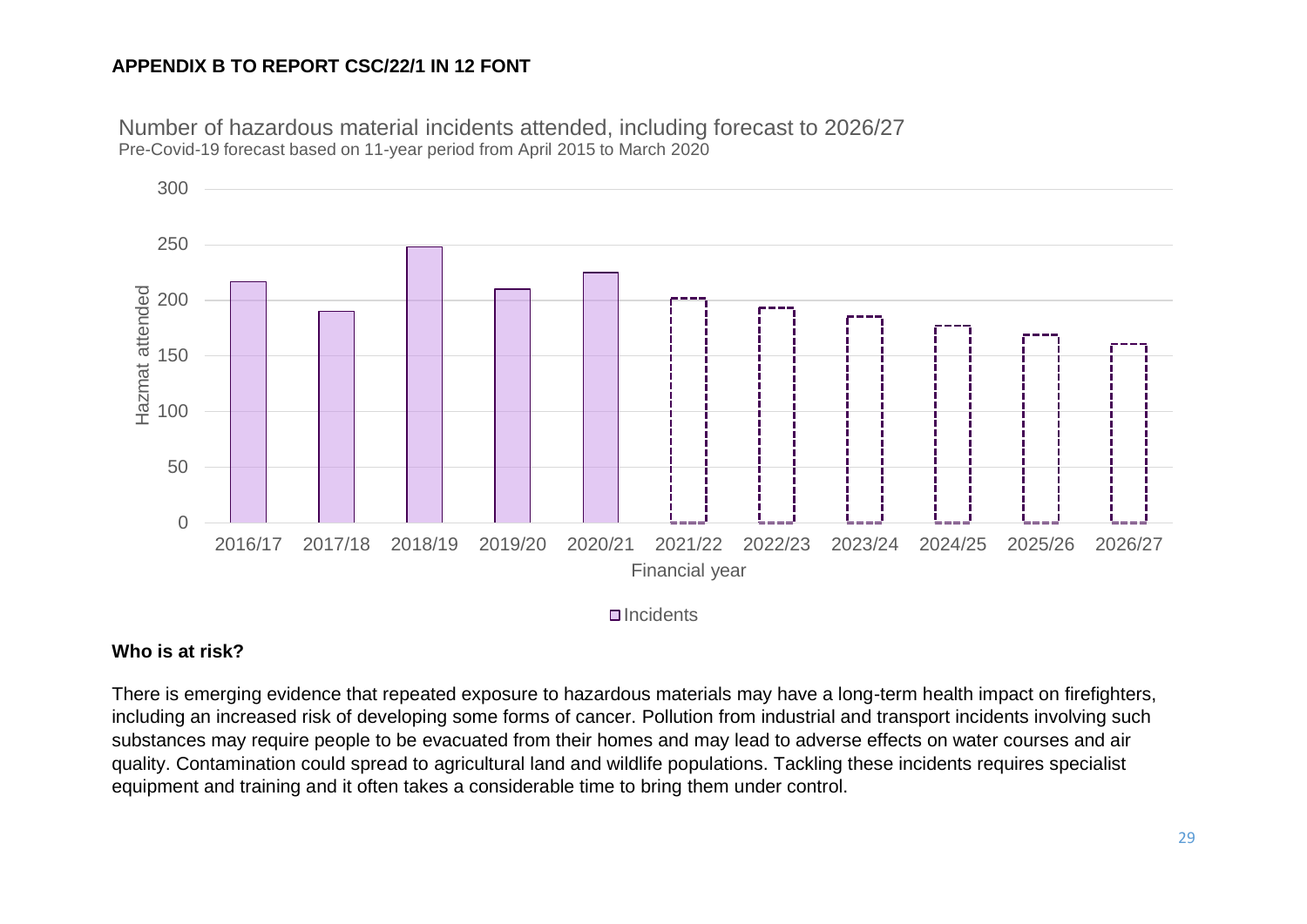#### **Environment and climate change**

#### **Extreme weather events, flooding and wildfires**

#### **Why it's a risk and who or what it affects**

We need to consider the likelihood of severe weather events when designing our overall operational capacity and resilience.

With increasing global temperatures, the UK is experiencing an increase in the frequency and severity of extreme weather events. Among the most serious events are storms and gales, extreme temperatures, heavy snow, drought and flooding. These can have a severe local impact on both the natural environment with the loss of valuable habitats, and on local communities with disruption, damage to property and potential for injury and loss of life.

A continuing pattern of warmer drier summers, warmer wet winters, and more periods of intense rainfall and storms is expected. With significant areas of wide, low-lying river valleys across Devon and Somerset, the risk of flooding (including flash flooding) is likely to increase.

Over the last decade we have seen an increase in the number of incidents linked directly to extreme weather events. This has had a significant impact on overall incident numbers year-on-year, with the operational activity focused within short timeframes and not spread out across the year.

During the winter of 2013/14 almost 45 square miles of the Somerset levels was under water, cutting off several communities.

These types of incidents affect:

- people living and working close to areas at risk of flooding
- people travelling during severe weather events
- businesses in areas at risk of flooding
- areas susceptible to wildfire including heathland, moorland and woodland.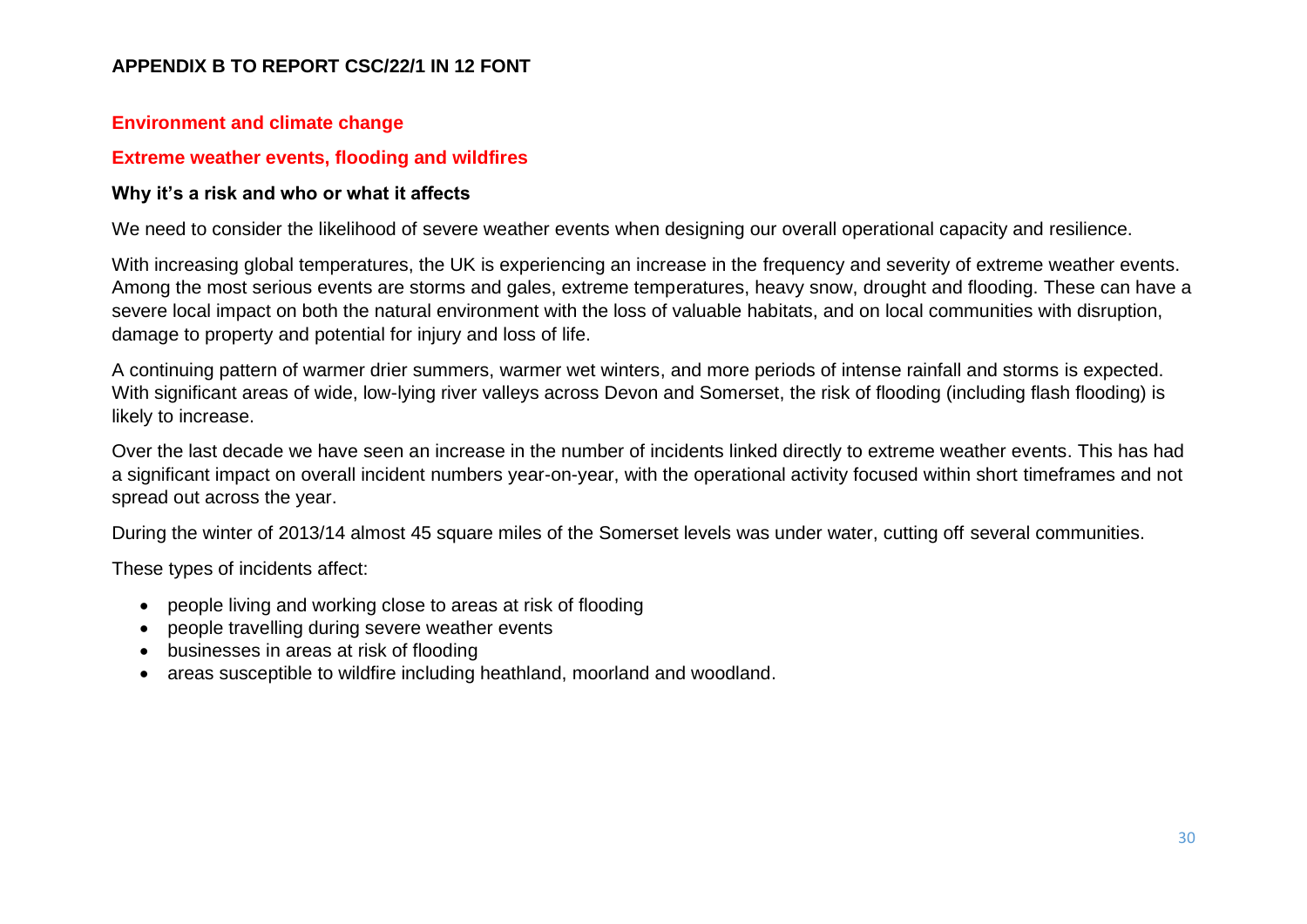#### **National risks**

#### **Major emergencies, resilience and business continuity**

#### **Why it's a risk and who or what it affects**

The Civil Contingencies Act (2004) requires emergency services, local authorities, the environment agency and health providers to work together to make sure they know how to respond in a major incident. This includes joint risk assessment, planning, training and exercising. The act also requires consultation with utilities, transport services and voluntary sector responders.

The definition of a major incident is 'an event or situation with a range of serious consequences which requires special arrangements to be implemented by one or more emergency responder agency'.

Large scale incidents have a significant impact on the health and wellbeing of our communities. For public sector and emergency service providers this impact can often be two-fold. As the demand for services increases as a result of the crisis or disaster, at the same time we can be hit with the same pressures as other organisations on the ability to maintain services over extended periods such as during Covid-19.

This requires us to have well tested contingency plans in place with our Local Resilience Forum (LRF) partners for the local impact of national and major emergencies which are identified in the community risk registers for each LRF and includes:

- natural and environmental hazards (such as severe weather events like wide scale flooding)
- cybercrime and fraud
- human and animal disease
- terrorism including marauding terrorist attacks
- social disruption
- major accidents and system or infrastructure failures.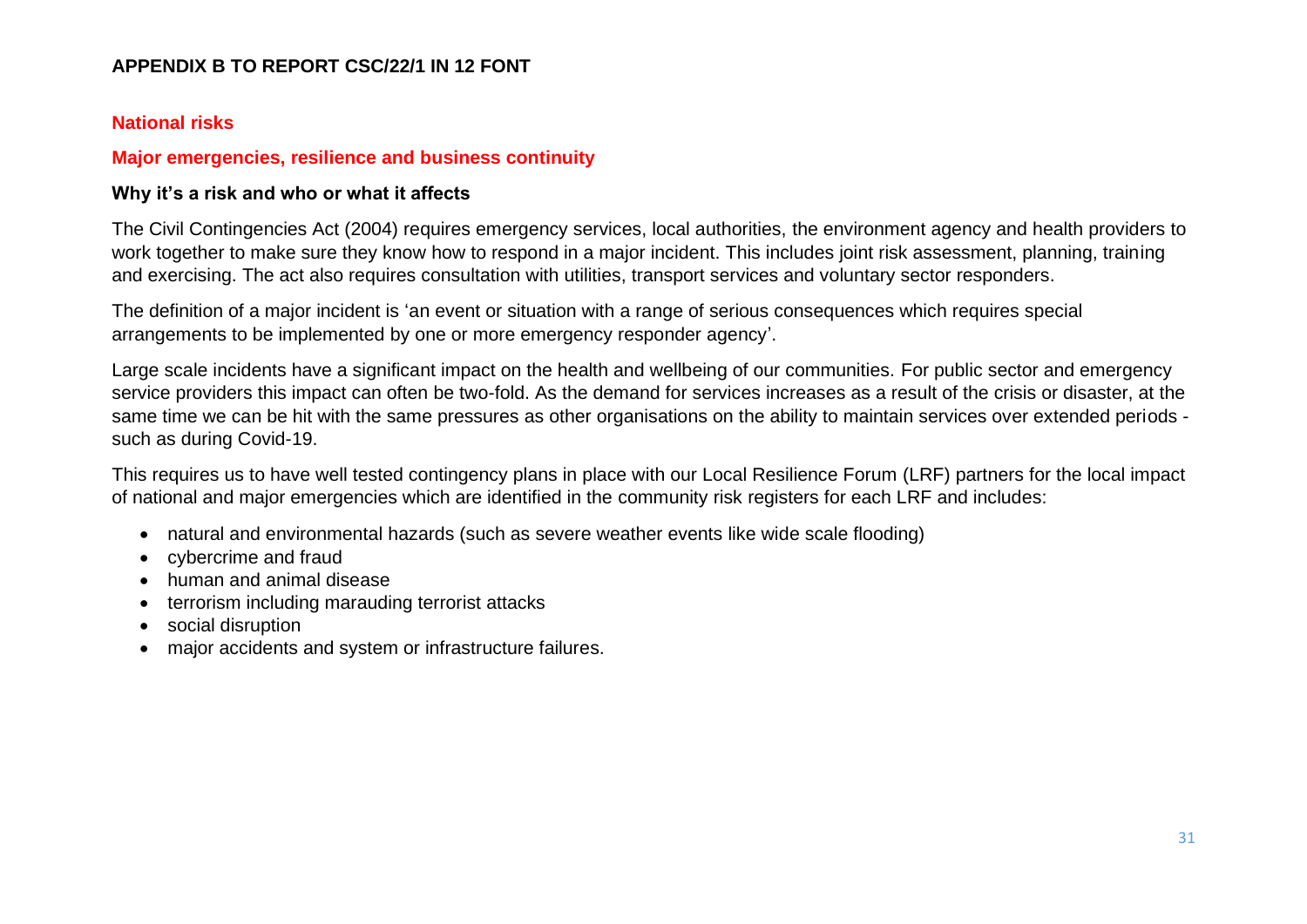#### **National Resilience**

The National Resilience Capabilities Programme was introduced in 2003 to strengthen the country's ability to handle emergencies and crises. The Programme enhances the capability and capacity of fire and rescue services to respond to a range of incidents as well as a providing a national coordination facility, and includes equipment and capability to support:

- mass decontamination
- urban search and rescue able to respond to any major unstable or collapsed structure
- firefighting and flood relief with high volume pumps
- enhanced logistical support.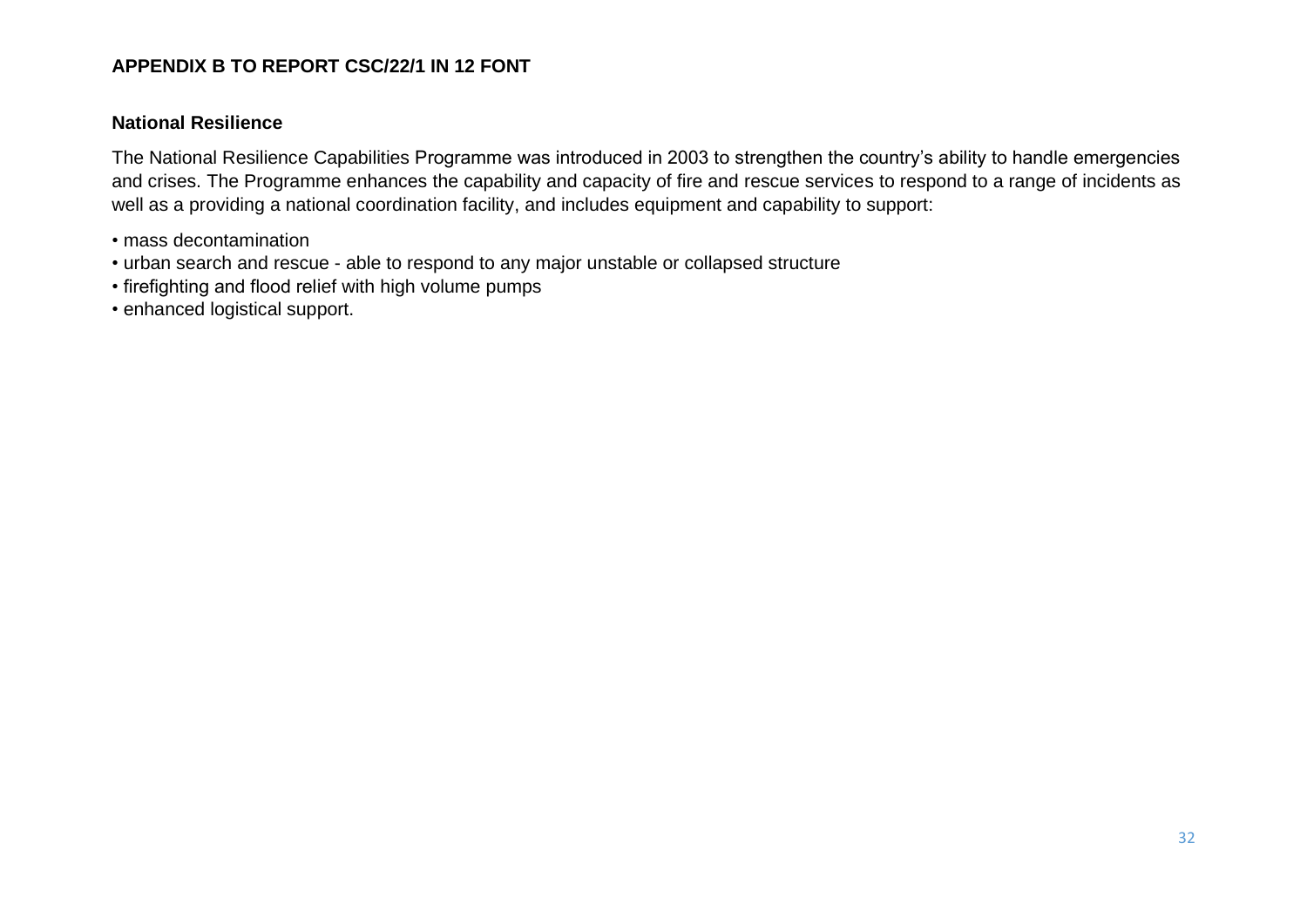## **Health and wellbeing**

## **Medical response and health related incidents**

## **Why is it a risk?**

As part of the wider emergency service community, we understand the pressures that our police and ambulance service face with limited resources and high levels of demand. To support our colleagues in the police and ambulance service and to help keep our communities safe, we have 20 co-responder stations that have the capability to respond to medical emergencies. We also support the police and ambulance service to gain entry to properties where there may be a medical issue or risk to life.

The number of people aged 90 or over is expected to double in size by 2043<sup>26</sup>. The risks associated with ageing will increase the demand for medical response.

#### **Incident statistics**

During the 2019/20 financial year we attended over 150 suicide-related incidents.

During the same period, we attended 14,483 medical incidents. Between April 2017 and March 2020, we attended 1,991 gaining entry incidents.

#### **Who is affected?**

We know from our analysis that many of the people that we engage with through our community safety activities are also affected by health-related issues.

Mental health problems are common across all sectors of society. NHS England estimates that in any one year approximately one in four British adults experience at least one diagnosable mental health disorder<sup>27</sup>. The increase in mental health issues puts additional pressure on health services and results in increasing numbers of suicides.

Health related incidents and particularly those linked with suicide can have a significant impact on the crews attending.

<sup>&</sup>lt;sup>26</sup> Office of National Statistic's mid-year population estimates.

<sup>27</sup> [NHS England » Adult and older adult mental health.](https://www.england.nhs.uk/mental-health/adults/)